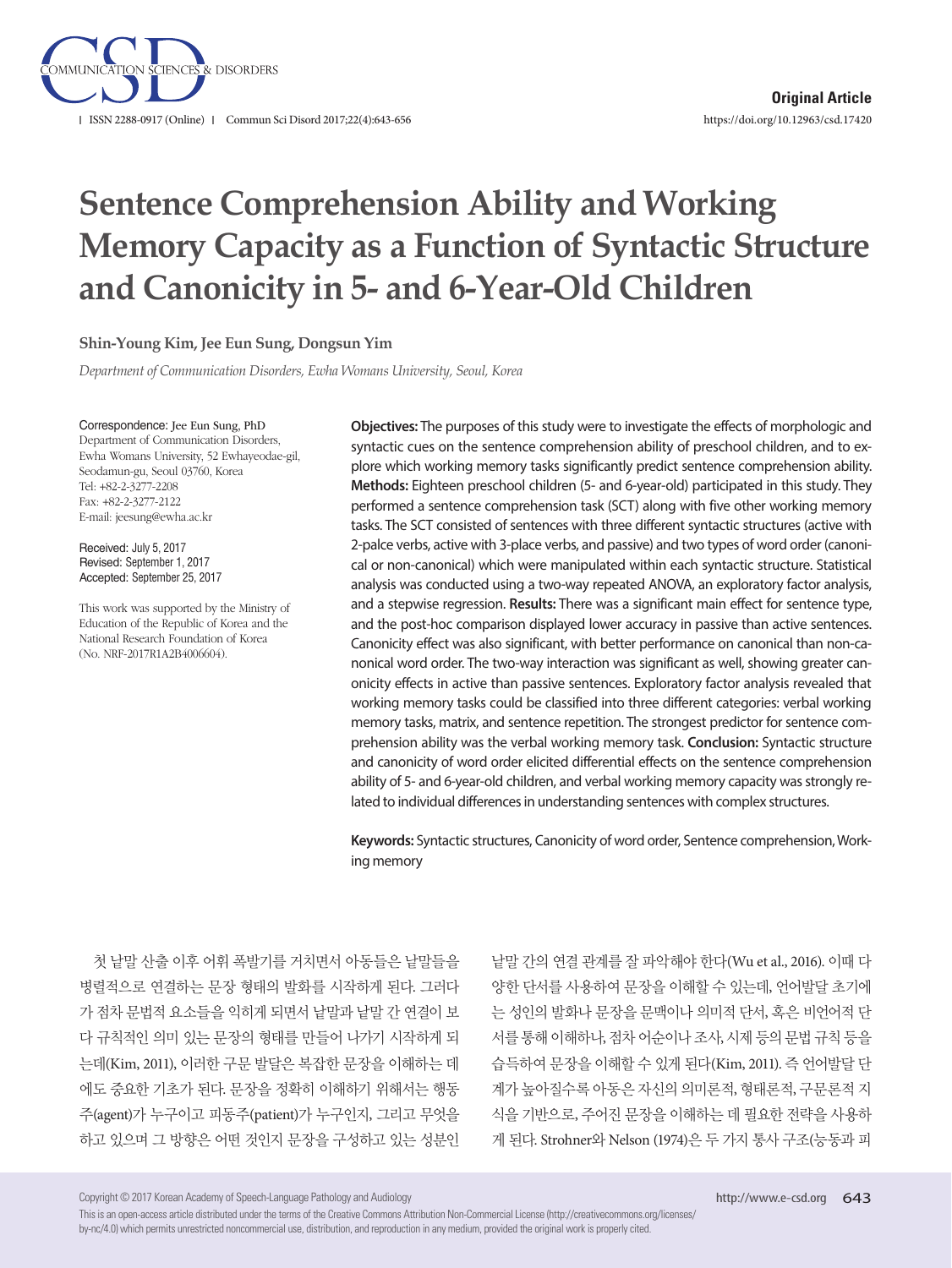

'이/가'가 '에게/한테'로 대치되어 부사구가 만들어지면서 능동문 이 피동문으로 변형된다. 이렇게 만들어진 피동문에서 영어의 경 우 명사구는 문장에서의 위치가 제한되어 있으나, 어순의 재배치가 비교적 자유로운 것으로 알려진 한국어의 경우 'A가 B에게 밀리다' 와 'B에게 A가 밀리다'가 모두 문법적으로 문제가 없는 문장으로 받아들여진다. 피동문은한국어에비해영어권에서상대적으로늦 게 출현하는 경향이 있는데, 이는 한국어와 영어의 통사규칙 및 그 구조의 복잡성 차이를 이유로 들 수 있다(Cho, 1982). 즉 영어의 경 우에는 be동사 및 과거분사의 사용, by의 첨가, 명사의 위치 이동 등을 이해해야 하므로, 피동의 문법형태소(이, 히, 리, 기)의 첨가와 조사의 대치만을 고려하면 되는 한국어에 비해 복잡한 인지적 과 정을 거쳐야 하기 때문인 것으로 해석할 수 있다. 피동문 발달과 관 련된 국내의 선행연구들 중 5-73개월 아동 320명을 대상으로 자발 화를 수집하여 분석한 Pae (1995)의 연구에 의하면, 4세 아동들은 보조동사인 '-어지다'로 피동형을 활발하게 탐색한다. 4세 이전까 지는 피동 접사를 제한된 어휘에 사용하는데, 피동 접사를 오류 없 이 사용하게 되기까지는 약 4-5년의 시간이 걸린다고 하였다. Ha (1999)는 4-9세 아동 180명을 대상으로 피동문의 이해 및 표현능력 에대해연구했는데, 연령이증가할수록피동문의이해와표현능력 이 향상되었으며, 특히 4세 집단과 다른 연령 집단 간의 정반응률 차이가 모두 유의하여 4세 집단은 피동문의 이해 및 표현능력에 있 어서 다른 연령 집단과 상당한 차이가 있음을 밝혔다. 또한 18-59개 월 영유아 85명을 대상으로 한 Yi (2000)의 연구에 따르면 피동은 42-47개월 유아의 12.5%, 48-59개월 유아의 6.3%만이 산출한 것으 로 나타났음을근거로피동문은 48개월이지나야획득된다고하여, 18개월, 30개월 유아에게도 피동문이 나타남을 밝힌 Cho (1982)의 사례가일반적이지않을가능성을제안했다.

한국어는 문장에서 서술어를 제외한 다른 문장 성분들의 배열 이 비교적 자유로운 어순을 갖는 것으로 알려져 있는데, 여기에는 조사가 중요한 역할을 한다. 즉, 조사가 격(case) 기능을 수행함으로 써 문장 내에서 다른 낱말들과의 문법적 관계를 나타내줄 수 있으 며, 이러한 조사를 사용하여 문장 성분들의 순서를 문법 규칙에 저 해되지 않게 비교적 자유롭게 변경할 수 있다고 알려져 있다(Shin, 2007). 그러나 서술어가 문장의 가장 마지막에 오지 않는 문장은 문법적으로 수용되기 어려우며, 서술어가 문장의 끝에 위치하는 문장과 동일한 수준으로 해석하기 어렵다는 의견이 있다(Sung, 1992). 따라서 서술어 후치의 고정 어순은 국어 어순의 가장 기본적 인 원리라고 할 수 있으며, 이 외 나머지 주어와 목적어, 주어와 보어 의 위치 이동이 자유로울 뿐이라는 것이다. 국내의 대다수 연구들 에서 국어가 '주어-목적어-서술어'의 SOV 어순을 갖는 언어임을

동)와 세 가지 수준의 의미적 개연성(probability)을 변수로 실험문 장을 구성하여 2-5세 아동의 문장이해능력을 검토하였다. 의미적 개연성은 일상적으로 가능한 진술(예: 아이가 공을 던진다), 일상적 으로 불가능한 진술(예: 거북이가 악어를 문다), 서술어를 제외한 다른 두 문장성분의 의미역을 바꿔도 의미적으로 성립 가능한 가 역적(reversible)인 진술(예: 늑대가 곰을 쫓는다)로 조작하였다. 그 결과, 3세까지는 일상에서 '일어날 수 있는 가능성 전략(probableevent strategy)'을 바탕으로 문장을 이해하는 데 반해, 4세부터는 '행위자-대상-행위'의 어순 전략(word order strategy)을 사용하는 비율이 높아지며, 5세에는 주로 문법적 단서를 사용하여 문장을 이 해함을 보였다. 한편 3-7세 아동들을 대상으로 문장이해능력을 살 펴본 국내의 선행연구(Hwang, 2003; Hwang & Ahn, 2002)에서는 검사 문장에서 생물성 단서, 조사 단서, 어순 단서를 체계적으로 조 작함으로써 문장 이해에 있어서 의미론, 형태론, 통사론적 단서를 활용하는 발달적 양상을 살펴본 바 있다. 그 결과 3세 아동들의 경 우 생물성(animacy) 단서의 활용도가 가장 높았으며, 연령이 높아 질수록 생물성 단서의 활용도는 낮아지고 조사 단서의 활용도가 높아져, 5세 이후부터는 조사 단서를 생물성 단서보다 더 많이 사 용하는 것으로 나타났다. 또한 어순 단서는 모든 연령에서 활용도 가 가장 낮았으며, 특히 어순 단서로는 문장에서 나타난 첫 번째 명 사를행위자로해석하려는경향이두드러진것으로나타났다.

피동문은 능동문의 주어와 목적어의 관계가 일정한 문법적 법칙 에 의해 변형됨으로써, 피동문을 이해하기 위해서는 문장 내 행위 자와 대상자 간의 관계를 변형된 문법적 단서 및 단어의 형태, 또는 문맥적 단서를 통해 판단해야 하는 인지적 노력이 전제된다. 따라 서 아동의 피동문 발달을 검토해보는 것은 타인과의 관계를 이해 하는 인지발달 및 구문론 및 형태론 등 언어발달을 가늠해볼 수 있 다는 데에 의의가 있다고 할 것이다(Loeb, Pye, Richardson, & Redmond, 1998). 영어에서는 능동문의 대상(theme)에 해당하는 목적 어가 행동주가 되면서 전치사 'by'가 추가되어 명사구가 만들어지 고 동사가 'be+과거분사'의 형태로 변형되면서 피동문이 만들어진 다. 한국어의 경우 능동사의 어간에 피동 접사(이, 히, 리, 기)가 붙 음으로써 피동사로 파생되거나 보조동사인 '-어지다'에 의해서도 피동문이 만들어질 수 있다(Kim, Lee, Kang, & Nam, 2000). 또한 체언과 '되다', '받다', '당하다' 등의 통사적 결합에 의한 피동 표현, 혹은 피동의 의미를 갖는 개별 동사에 의한 피동 표현도 가능하다 (Lee, 2004). 하지만 문법론적인 관점을 엄격하게 적용한다면 피동 접사에 의한 피동 표현만이 피동 구문으로 인정될 수 있으며(Kim, 2007), 일반적으로 이러한 피동 접사에 의한 피동을 '형태론적 피 동'이라고 한다(Kim, 2014). 이때 능동문의 행동주에 있던 조사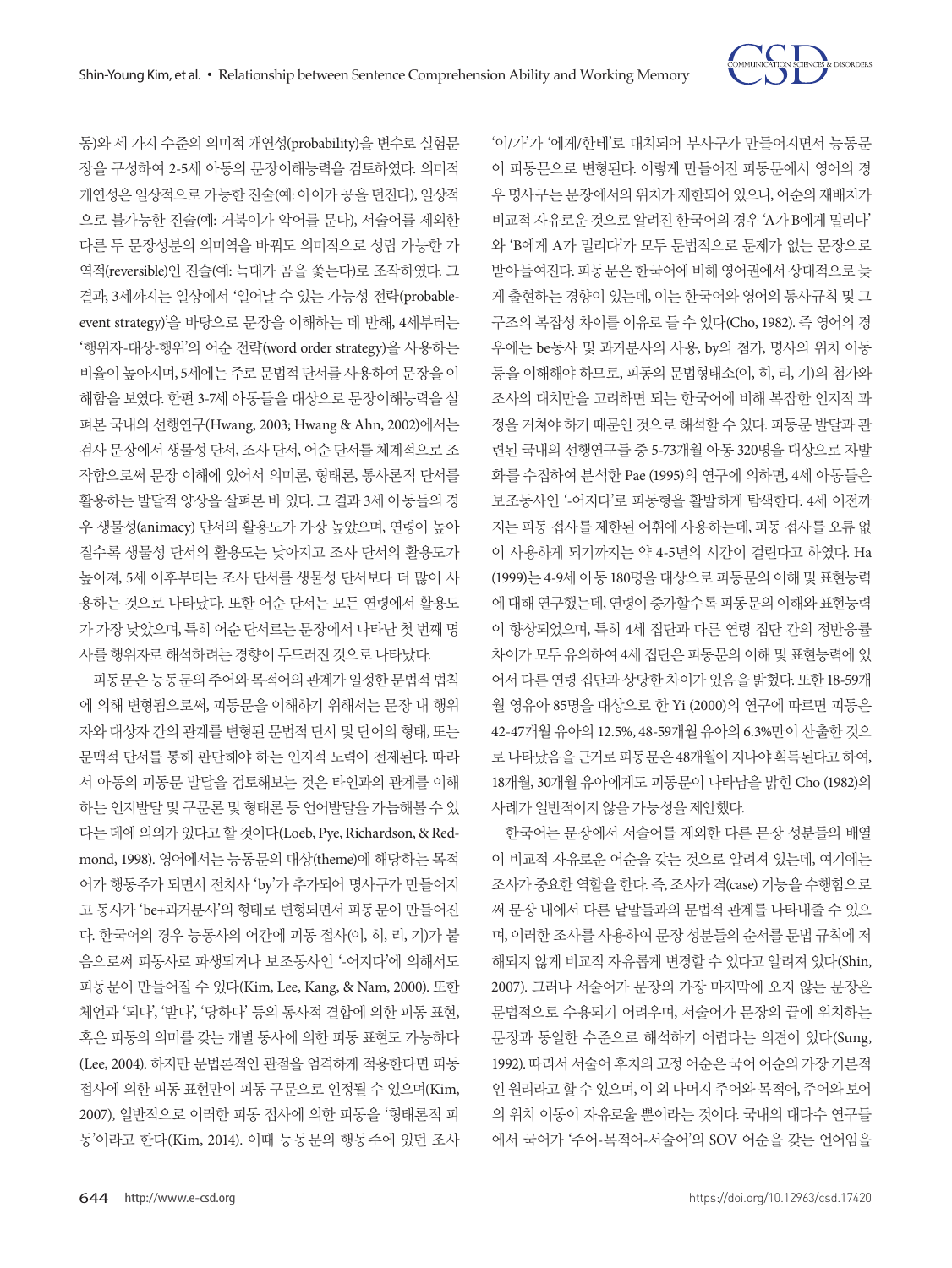TON SCIENCES & DISORDERS

전제로 하고 있으며, 국어학계의 선행연구(Kim, 2002)에서는 유형 론적 근거와 문법내적 근거를 바탕으로 국어는 동사가 문장에 맨 끝에 오며, 주어가 목적어에 선행하는 SOV 어순임을 주장한 바 있 다. 그렇다면 본 연구에서는 능동문에서는 주어와 목적어의 위치 만을 변경하고, 피동문에서는 행동주와 피동주를 조사를 활용하 여 표현하되 어순을 조작하여 문장이해능력을 평가함으로써, 한 국어의 어순 규범성 여부를 확인하고 아동의 문장이해 전략을 검 토해보고자 한다. 한국어가 어순에서 자유롭다면, 어순에 따른 문 장이해능력의 차이가 유의하지 않을 것이며, 아동은 어순 전략이 아닌 다른 형태론 및 통사론적 전략을 사용할 것으로 예측할 수 있 다. 3-7세 아동이 문장을 이해할 때 의미론, 형태론, 통사론적 단서 를 활용하는 양상을 살펴본 국내의 선행연구(Hwang, 2003; Hwang & Ahn, 2002)에서는 3어절의 검사 문장에서 동작동사 외의 명사 를 생물명사와 무생물명사로 구성함으로써 생물성 단서가 문장이 해에 미치는 영향을 검토하였다. 이와 달리 본 연구에서는 동사의 행위자가 되는 명사구는 '노랑이', '파랑이', '검정이'의 색깔로 상징 화하여 행위자들에 중성적인 특징을 부여함으로써 문장 이해에서 의미적 단서인 생물성 단서의 영향을 최소화하고 형태론 및 통사 론적단서의영향을살펴보고자하였다.

본 연구에서는 문장이해능력을 평가하기 위하여 다음과 같은 세 가지 유형의 문장을 사용하였다. 첫 번째로 능동문-2항 동사 문 형은 주어와 목적어 2개의 논항이 필요한 동사로 이루어진 문장이 며, 두 번째로 능동문-3항 동사 문형은 주어와 목적어, 그리고 부사 구 3개의 논항과 동사로 이루어진 문장이다. 마지막으로 피동문은 능동문-2항 동사 문형과 동일한 3어절로 구성하였다. 정리하자면, 본 연구에서는 대상 아동들의 문장이해능력을 문장의 복잡성 수 준과 길이에 따라 평가하고자 하였다(Sung, 2015). 즉, 대상 아동들 의 문장이해능력을 평가함에 있어서 능동문-2항과 능동문-3항의 통사 구조에 따른 문장길이 효과 및 피동문의 명사구 이동에 따른 복잡성 효과를 동시에 검토하고자 하였다. 이때 문장의 복잡성 수 준이 높을수록, 또는 문장의 길이가 길수록 대상 아동들이 문장을 처리하는 데 드는 인지적 부담(load)이 커질 것을 예상할 수 있는 데, 여기에는 작업기억(working memory)이 주요한 자원으로 작용 한다(Barrouillet & Camos, 2001; Caplan & Waters, 1999; Just & Carpenter, 1992; King & Just, 1991; Waters & Caplan, 2004). 작업 기억은 정보의 저장과 처리를 동시에 수행하는 인지적 자원이라고 할 수 있는데(Just & Carpenter, 1992), 이러한 이론에 따르면 일반 적으로 개인이 보유한 작업기억 용량은 한정되어 있으며 따라서 각 개인은 자신이 보유한 작업기억 용량 내에서 저장과 처리 간 교환 (trade-off) 과정을 거치면서 정보를 처리한다. 그러므로 복잡성이

높은 인지처리 과제를 수행하는 경우 처리에 사용되는 인지적 부 담이 높아진다면 저장에 사용할 수 있는 용량이 작아지게 된다. 또 한 통사적 복잡성이 높은 언어처리를 요하는 과제의 경우 대상자 의 작업기억 용량이 충분하지 않다면 문장 이해에 어려움을 보이 게 될 것임을 예측해볼 수 있다(Magimairaj & Montgomery, 2012). 작업기억과 문장이해력 간의 간의 관계를 검토한 많은 선행연구들 이 있는데(Caplan & Waters, 1999; Magimairaj & Montgomery, 2012; Montgomery, 2000; Montgomery & Evans, 2009; Montgomery, Magimairaj, & O'Malley, 2008), 이러한 연구들에서는 작업기 억이 언어처리에 미치는 영향을 강조한다. 언어를 습득하면서 통사 론 및 담화 구조를 구축하기 위해서는 단어와 음절 등 수많은 언어 적 단위들을 서로 연결시켜야 하는데, 이런 과정에서 언어의 구조 적특징을파악하고분석해내는데에작업기억이중요한역할을하 기 때문이다(Marton & Schwartz, 2003). 본 연구는 앞에서 검토한 바와 같이 문장이해 과정에서 의미적 단서의 영향을 최소화하고 형태론 및 통사론적 단서가 미치는 영향을 살펴보되 문장의 복잡 성 수준을 통사 구조와 문장 길이로 체계화하여 검토해보고자 하 며, 문장의 복잡성 수준에 따른 이해능력을 작업기억이 예측해줄 수있는지알아보고자한다.

본연구의연구질문은다음과같다.

1) 통사 구조(능동문-2항, 능동문-3항, 피동문)와 어순 규범성(규 범어순, 비규범어순)에따른문장이해능력에차이가있는가?

2) 문장이해능력을 유의하게 예측하는 작업기억 과제의 유형은 무엇인가?

## 연구방법

## 연구대상

본연구는경기권에 거주하는 만 5-6세(M=72.72개월, SD=5.539) 의 일반아동 18명(남아 5명, 여아 13명)을 대상으로 하였다. 연구에 참여한 모든 아동은 (1) 한국 카우프만 아동용 지능검사(Korean Kaufman Assessment Battery for Children, K-ABC; Moon & Byun, 2003) 결과 비언어성 지능지수가 85 (-1 SD) 이상으로, (2) 취학전 아 동의 수용언어 및 표현언어 발달 척도(Preschool Receptive Expressive Language Scale, PRES; Kim, Sung, & Lee, 2011) 결과 수용언 어 발달연령과 표현언어 발달연령이 모두 생활연령과 1년 이상 차 이 나지 않으며, (3) 부모 또는 교사에 의해 시각, 청각 및 신경, 기타 정서장애가 없는 것으로 보고된 아동들로 선정하였다. 본 연구에 참여한 대상자의 구체적인 정보는 Table 1에 제시하였다.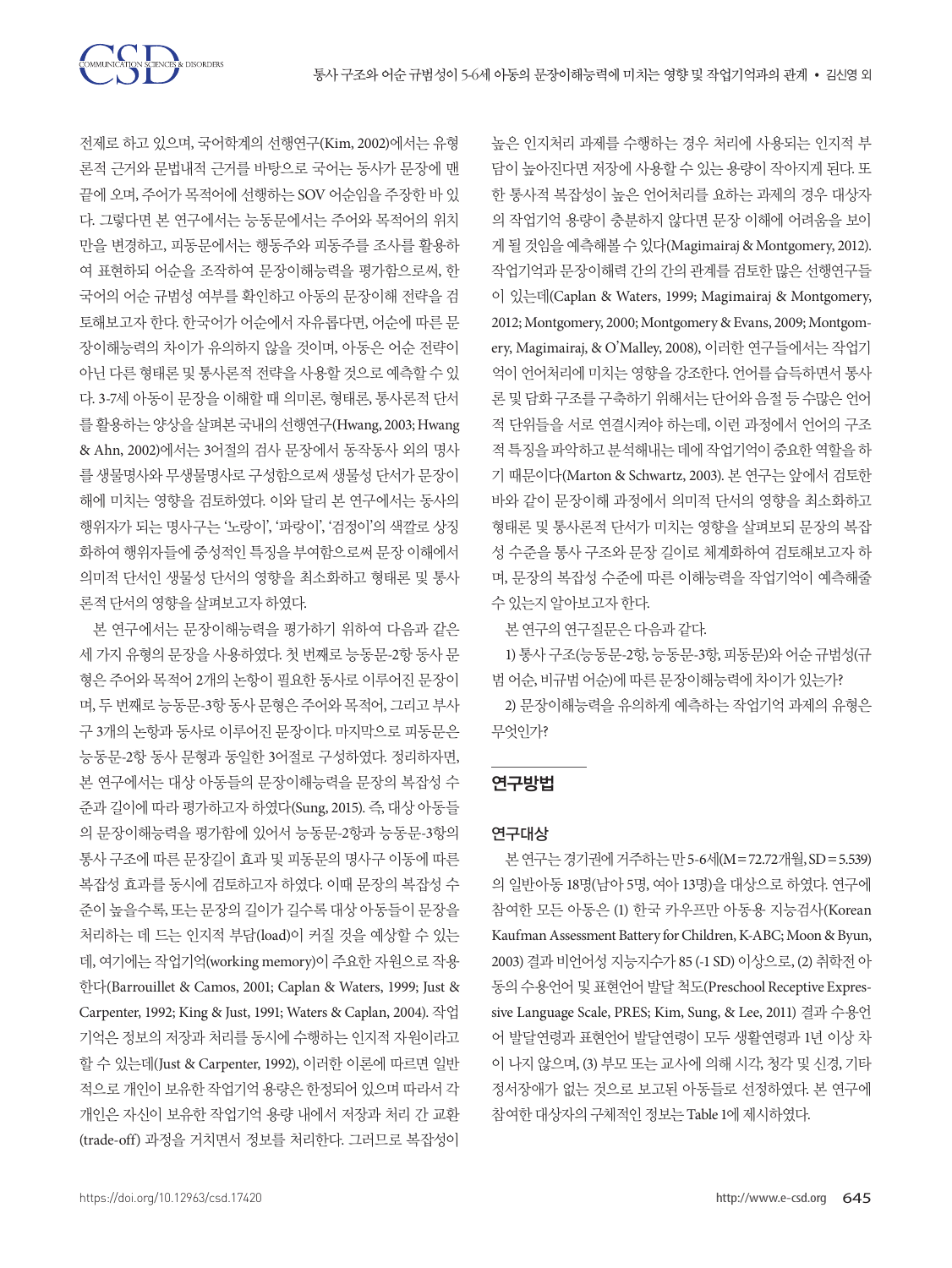

**Table 1.** Participants' characteristics

| ID             | Gender | Age<br>(mo) | <b>PRES</b> |            |       |
|----------------|--------|-------------|-------------|------------|-------|
|                |        |             | Receptive   | Expressive | K-ABC |
| 1              | F      | 63          | 46          | 48         | 110   |
| $\overline{2}$ | F      | 65          | 56          | 56         | 115   |
| 3              | M      | 68          | 58          | 50         | 117   |
| $\overline{4}$ | F      | 68          | 54          | 54         | 108   |
| 5              | Μ      | 69          | 48          | 42         | 103   |
| 6              | F      | 69          | 46          | 56         | 101   |
| 7              | F      | 70          | 44          | 48         | 106   |
| 8              | F      | 71          | 58          | 44         | 101   |
| 9              | F      | 72          | 50          | 58         | 95    |
| 10             | F      | 72          | 56          | 54         | 103   |
| 11             | M      | 74          | 60          | 52         | 99    |
| 12             | F      | 74          | 56          | 56         | 89    |
| 13             | F      | 75          | 56          | 56         | 110   |
| 14             | M      | 76          | 60          | 56         | 104   |
| 15             | F      | 79          | 56          | 56         | 109   |
| 16             | F      | 80          | 50          | 54         | 113   |
| 17             | Μ      | 82          | 54          | 58         | 91    |
| 18             | F      | 82          | 60          | 58         | 100   |

F= female; M= male; PRES= Preschool Receptive Expressive Language Scale (Kim, Sung, & Lee, 2011); K-ABC = Korean-Kaufman Assessment Battery for Children (Moon & Byun, 2003).

## 실험과제

문장이해검사(Sentence Comprehension Test, SCT)

본 검사는 통사 구조와 어순 규범성에 따른 문장이해능력을 살 펴보는 과제로, 노년층을 대상으로 한 선행연구(Sung, 2015)에서 사용된 과제를 본 연구의 대상 연령에 맞게 수정하여 사용하였다. 본 과제는 피험자의 통사처리(syntactic processing) 능력을 알아보 기 위한 과제로서, 3개의 통사 구조(능동문-2항, 능동문-3항, 피동 문)에서 규범 어순 6개, 비규범 어순 6개씩 문항을 구성하여 총 36 개의 문항으로 제작되었다. 의미 단서가 문장이해에 미치는 영향을 최소화하기 위하여 동사의 행위자는 '노랑이/파랑이/검정이'로 상 징화하였으며, 각 문항마다 문장의 내용과 일치하는 목표 그림(target picture)과, 제시된 문장과 의미역이 대치된 통사오류 그림(syntactic foil picture)이 함께 제시되었다. 본 연구에서는 Sung (2015) 의 과제를 활용하되, 대상 연령을 고려하여 취학전 아동 대상 공식 검사인 PRES (Kim et al., 2011)와 마찬가지로 제시 문항의 어미를 '해요체'로 변경하였으며, 수여격조사 '한테'가 3세 후반기 아동의 60% 이상에게서 나타난다는 선행연구(Kwon & Jeong, 2000)를 참 고하여 '에게'를 '한테'로 변경하였다. 연구 대상의 연령을 고려하여 개정된 과제는 정확한 반응 측정을 위하여 E-prime 2.0을 사용하 여 다시 제작하였다. 각 문항의 그림이 컴퓨터 화면에 나타나고 500

ms 후 목표 문장이 음성파일로 제시되면, 피험자는 이를 듣고 문항 과 일치하는 그림을 키보드의 버튼을 눌러서 고르도록 하였다. 아 동이 버튼을 누르면 컴퓨터 화면의 중앙에 응시점(+)이 나타나도록 하였으며, 200 ms 이후 다음 문항이 제시되었다. 이때 아동의 반응 시간이 본인 평균의 ±3 표준편차인 경우 극단치(outlier)로 간주하 여 분석에서 제외하였다(DeDe, Caplan, Kemtes, & Waters, 2004). 본 검사에서 사용된 문장이해검사의 문장유형별 목표문항과 그림 의예는 Appendixes 1과 2에제시하였다.

#### 작업기억 과제

문장이해와 작업기억 간의 관계를 검토한 선행연구들에서는 주 로 음운작업기억(Montgomery, 1995; Montgomery & Evans, 2009), 문장폭기억(Magimairaj & Montgomery, 2012; Marton & Schwartz, 2003; Montgomery & Evans, 2009) 등 언어성 작업기억 과제를 중 심으로 살펴보았다. Waters와 Caplan (2003)에 의하면 작업기억을 평가할 때 작업기억 과제를 세 가지 이상 사용해야 안정성 및 신뢰 도가 확보되는 바, 본 연구에서는 다수의 선행연구들에서 언어성 작업기억을 측정하기 위하여 사용된 과제들을 중심으로 작업기억 을 평가하되, 비언어성 작업기억의 영향도 동시에 검토해보기 위하 여다음과같은다섯가지의작업기억과제를사용하였다.

#### 비단어따라말하기*(Nonword Repetition)*

비단어 따라말하기는 친숙하지 않은 음운정보를 순간적으로 기 억했다가 회상해내는 과제로, 음운작업기억을 측정하는 도구로 알 려져 있다(Gathercole, 1995). 본 연구에서는 단어 유사성이 낮으면 서 음소전이확률(phonotactic probability)이 높은 비단어 목록을 사용한 선행연구(Oh & Yim, 2013)의 과제를 사용하였는데, 2음절 (1단계)부터 6음절(5단계)까지의 비단어 목록을 피험자에게 들려 주고 즉시 그대로 따라 말하게 하였다. 각 단계는 4문항씩 총 20개 문항으로 구성되었으며, 2음절 4개 문항부터 시작하여 6음절 4개 문항까지 순차적으로 제시되었다. 모든 연구 대상자는 중지점 없이 20개의 모든 문항을 수행하도록 하였다. 비단어 자극은 음성파일 로 제시되었으며, 연구 대상 아동에게 컴퓨터를 통해 들리는 음성 을 '앵무새처럼' 따라 말하도록 지시하였다. 본 연구에서는 단어 수 준 채점방식이 음절 수준 채점방식에 비해 비단어 따라말하기 과 제의 음절 길이에 따른 수행력 변화를 더욱 민감하게 반영한다는 선행연구(Hwang, 2015)를 참고하여 단어 수준 채점방식을 적용하 였다. 즉, 아동이 문항에서 제시된 음절의 모든 음소에서 정반응한 경우 1점, 한 개의 음소라도 틀리게 반응하는 경우 0점으로 처리하 여, 정반응한문항의수를총점으로계산하였다.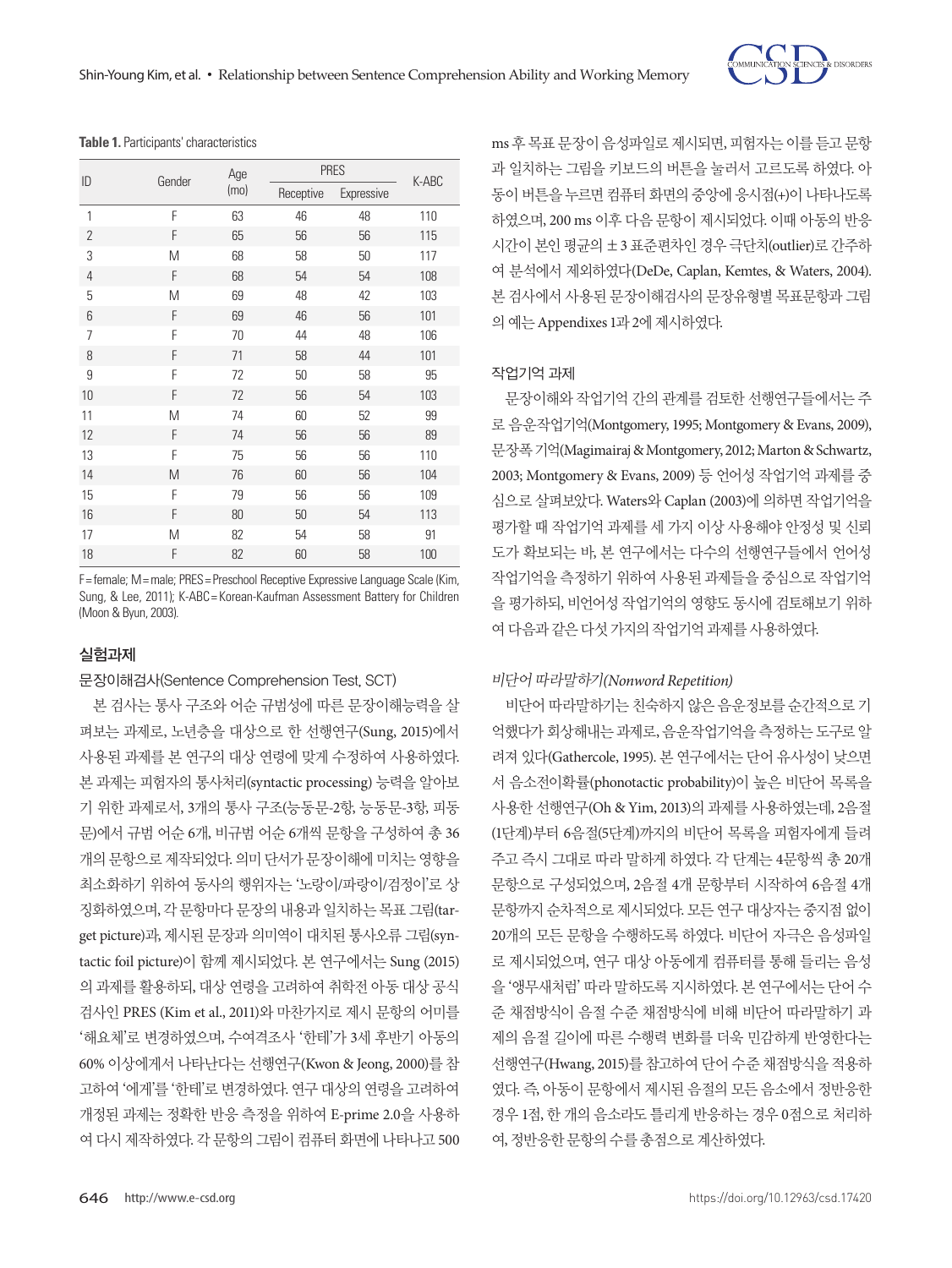## 숫자거꾸로따라말하기*(Backward Digit Span)*

숫자 거꾸로 따라말하기 과제는 피험자에게 숫자를 그대로 따라 말하도록 했던 선행연구(Yim, Kim, & Yang, 2015)의 과제를 수정 하여 사용하였다. Yim 등(2015)의 연구에서는 숫자가 2개(1단계) 부터 7개(6단계)까지 나열된 문항을 연구 대상자에게 들려주면서 그대로 따라 말하도록 지시하였다. 1단계부터 순차적으로 제시되 었으며, 회상해야 하는 숫자의 목록은 단계별로 두 문항씩으로 구 성되었다. 즉, 숫자 2개로 구성된 1단계 두 문항, 숫자 세 개로 구성 된 2단계 두 문항 등이 순차적으로 제시되어 문항별로 정오를 판단 하여 총점을 산출하였다. 본 연구에서는 입력된 청각 정보를 순간 적으로 저장했다가 바로 인출하기보다는, 음운기억을 '조작'하게 함으로써 중앙집행기의 기능도 활성화하도록(Gathercole, Pickering, Ambridge, & Wearing, 2004) 연구 대상자에게 청각적으로 제 시되는 숫자의 목록을 거꾸로 따라말하게 하였다. 또한 각 단계에 한국판 웩슬러 아동용 지능검사(Korean Wechsler Intelligence Scale for Children, K-WISC; Kwak, Moon, & Oh, 2011)의 숫자 거 꾸로 따라하기 소검사의 문항 한개씩을 추가하여 1단계부터 6단계 까지 각 단계의 문항수를 3개로 수정하여 총 문항의 수는 18문항 으로 하였고, K-WISC를 참고하여 한 단계의 모든 문항에서 오반 응한경우를중지점으로하였다. 문항별로하나의숫자라도틀렸을 경우 0점, 모든 숫자를 정확하게 거꾸로 회상했을 경우 1점을 부과 하였으며, 중지점까지의 정반응한 문항의 수로 총점을 산출하였다

#### 경쟁언어처리과제*(Competing Language Processing Task)*

경쟁 언어 처리 과제는 연구 대상자에게 문장의 의미에 대한 정 오 판단과 동시에 마지막 단어를 회상하여 산출하게 함으로써 처 리와 저장의 인지적 과업을 동시에 수행해야 하는 작업기억 과제로 서(Weismer, Evans, & Hesketh, 1999), 본 연구에서는 선행연구 (Yim et al., 2015)의 과제를 사용하였다. 3어절의 문장들이 1개(1단 계)부터 6개(6단계)까지 음성파일로 제시되며, 연구 대상자는 각 단계에서 문장이 제시될 때마다 정오판단을 하고, 모든 문항을 다 듣고 난 후 마지막 단어를 회상하도록 하였다. 즉, 1단계에서는 1개 의 문장을 듣고 정오판단 후 마지막 단어 회상을, 2단계에서는 각 문장을 들을 때마다 정오판단을 하고 '각 문장의 마지막 단어는 무 엇이었나요?'라는 음성이 제시된 후 두 문장의 마지막 단어를 회상 하여 산출하도록 하였다. 각 단계는 두 세트씩으로 구성되어 총 문 항수는 42개이며, 정오판단과 마지막 단어 회상이 각각 42점씩 총 점 84점으로 채점되었다. 이때 2개 이상의 문장을 들려줄 때에는 제시된 문장의 순서와 상관 없이 아동이 문장의 마지막 단어를 바 르게 회상하였다면 정반응으로 처리하였다. 예를 들어 3단계에서

'연필로 이를 닦는다', '돼지는 날씬한 동물이다', '눈은 여름에 내린 다'의 문장을 모두 듣고 난 후, '닦는다', '동물이다', '내린다'를 순서 에상관없이모두정확하게회상하였다면 3점을부여하였다.

#### 문장따라말하기*(Sentence Repetition)*

문장 따라말하기 과제는 언어장애를 진단하는 데 있어서 효과적 인 도구이자(Conti-Ramsdem, Botting, & Faragher, 2001) 작업기 억을 측정하는 과제로 알려져 있다(Alloway, Gathercole, Willis, & Adams, 2004). 본 연구에서는 선행연구(Ahn & Kim, 2000)에서 사 용한 문장 따라말하기(Sentence Repetition) 과제를 실시하였다. 본 과제는 문장 길이(3어절, 5어절)와 문장 구조(단문, 접속복문, 내포 복문) 조건으로 구문적 난이도를 구성하였으며, 연구 대상 아동에 게 컴퓨터를 통해 음성파일로 제시되는 모든 문장 자극을 '앵무새 처럼' 그대로 따라 말하게 하였다. 문장 자극은 3어절 단문(예: 머리 를 샴푸로 감아요) 9문항, 5어절 단문(예: 친구가 작은 가위로 종이 를 잘라요) 9문항, 5어절 접속문(예: 친구가 배고파서 밥을 빨리 먹 어요) 9문항, 5어절 내포문(예: 아빠가 청소를 하는 엄마를 불러요) 8문항, 총 35문항으로 구성되었다. 5-6세 아동을 대상으로 한 국내 의 선행연구(Hwang, 2012)에 의하면 문장 따라말하기 과제의 문 장 단위 채점 결과가 단어 단위 채점 결과에 비해 다른 언어검사와 의 상관관계가 높고 단순언어장애의 진단정확도가 높은 것으로 나 타난 바, 본 연구에서도 문장 단위 점수 산출 방식을 채택하였다. 즉, 제시된 각 문장을 정확하게 따라 말한 경우 1점, 어느 한 부분이 라도 틀린 경우 0점을 부과하여 정반응한 문항의 수로 총점을 산 출하였다.

#### 매트릭스*(Matrix)*

구어 반응이 요구되지 않는 작업기억 과제로서 선행연구(Yim et al., 2015)에서 사용된 매트릭스(Matrix) 과제를 실시하였다. 이 과 제는 컴퓨터에 제시되는 검정색의 3×3 매트릭스에 주황색 불이 점등되면, 연구대상자가그순서를기억했다가역순으로회상하는 과제이다. 연구 대상 아동이 '거꾸로'의 의미를 정확히 이해하는지 를 먼저 판단하고 연습문제를 통해 과제를 이해했음을 확인한 후 본 문항을 실시하였다. 9개의 빈 칸 중 점등되는 칸의 수는 2개(1단 계)부터 5개(4단계)까지 순차적으로 많아지며, 1단계와 2단계가 각 각 4문항씩, 3단계와 4단계가 각각 5문항씩으로 구성되어 있다. 연 구 대상 아동들은 9개 칸으로 이루어진 매트릭스에 500 ms 간격으 로 점등되는 주황색 불의 위치를 기억했다가 역순으로 회상하여 손가락으로 가리키도록 하였다. 각 단계의 모든 문항에서 오반응하 였을 때를 중지점으로 하였으며, 정반응한 문항에 1점씩 부과하여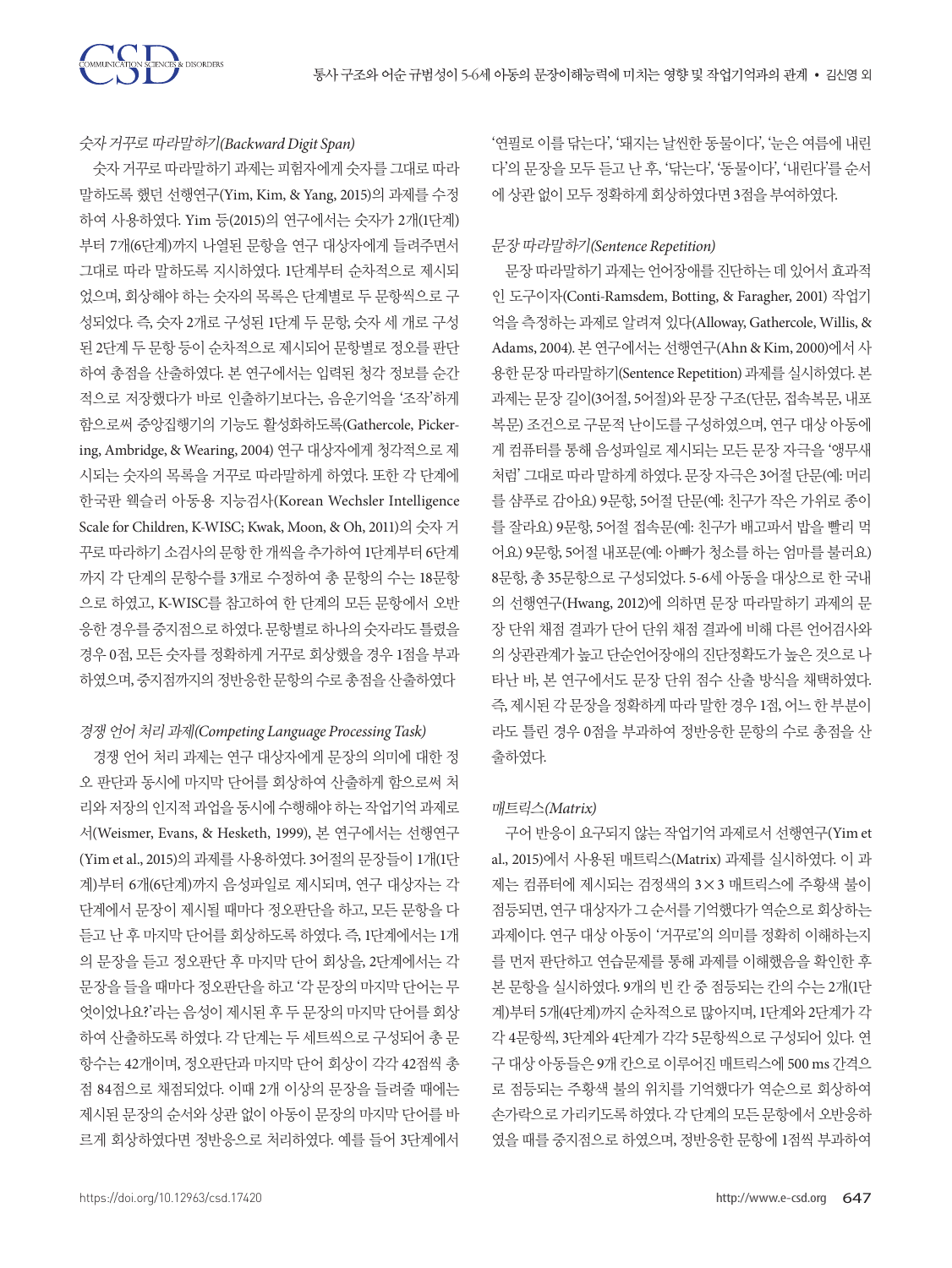

중지점까지의정반응한문항의개수로총점을계산하였다.

#### 자료분석

통사 구조(능동문-2항, 능동문-3항, 피동문)와 어순 규범성(규범 어순, 비규범 어순)에 따른 문장이해능력 차이를 검토하기 위하여 3×2 반복측정 이원분산분석(repeated two-way ANOVA)을 실시 하였으며, 단일표본*t-*검정(one sample *t*-test)을실시하여과제의각 하위유형별 수행력이 우연수준(chance level)보다 유의하게 높은지 검토하였다. 또한 탐색적 요인분석(exploratory factor analysis)을 실시하여 다섯 가지의 작업기억 과제가 몇 개의 공통요인으로 분류 될 수 있는지 검토하였으며, 추출된 요인을 기반으로 문장이해능력 을 유의하게 설명해주는 작업기억 과제가 무엇인지 알아보기 위하 여 단계적 중다회귀분석(stepwise multiple regression)을 실시하였 다. 모든통계분석은 SPSS 23.0을사용하였다.

## 연구결과

## 통사 구조와 어순 규범성에 따른 문장이해능력의 차이

문장이해검사의 통사 구조와 어순 규범성에 따른 6가지 각 하위 유형별 정반응률에 대한 기술통계 결과는 Table 2와 같다. 모든 통 사 구조에서 비규범 어순에 비해 규범 어순의 정반응률이 높았으 며, 규범 어순에서는 능동문-2항(M=91.67%, SD=8.57), 능동문-3 항(M=82.41%, SD=17.59), 피동문(M=59.26%, SD=27.55)의 순 서로 정반응률이 높았으나, 비규범 어순에서는 능동문-3항(M= 56.48%, SD=30.86), 피동문(M=57.41%, SD=23.02), 능동문-2항 (M=57.41%, SD=23.02)의순서로정반응률이높게나타났다.

통사 구조와 어순 규범성에 따른 문장이해검사 수행력에 차이가 있는지 알아보기 위하여 반복측정 이원분산분석(two-way repeated ANOVA)을 실시하였으며, 그 결과 통사 구조의 주효과가 통계 적으로 유의하였다(*F*(2,34)=6.752, *p*<.005). 이에 따라 Bonferroni 사후검정을 실시한 결과 능동문-2항과 피동문, 능동문-3항과 피동 문 간의 차이가 통계적으로 유의하여(*p*<.05), 피동문에 대한 수행

**Table 2.** Percent accuracy of the sentence comprehension task for each condition

| Condition      | Canonical                     | Non-canonical                  |  |
|----------------|-------------------------------|--------------------------------|--|
| Active-2 place | $91.67 \pm 8.57$ (83.33-100)  | $56.48 \pm 30.86$ (0-100)      |  |
| Active-3 place | $82.41 \pm 17.59$ (33.33-100) | $67.59 \pm 21.75(33.33 - 100)$ |  |
| Passive        | $59.26 \pm 27.55(16.67-100)$  | $57.41 \pm 23.02$ (16.67-100)  |  |

Values are presented as mean± SD (range).

Active-2 place= active sentence with 2-place verbs; Active-3 place= active sentence with 3-place verbs; Passive = passive sentence.

력이 다른 두 유형의 문장 구조에 비해 유의하게 낮은 것으로 나타 났다. 어순 규범성의 주효과 또한 유의한 것으로 나타나(*F*(1,17) = 24.727, *p*<.001), 규범 어순의 수행력이 비규범 어순의 수행력에 비 해 유의하게 높음을 확인하였다. 이차상호작용 또한 통계적으로 유의하였던바(*F*(2,34)=5.797, *p*<.01), MMATRIX를사용한사후검 정을 실시하였다. 그 결과, 능동문-2항과 능동문-3항 간 규범 어순 과 비규범 어순의 정반응률 차이( $F_{(1,17)} = 3.971$ ,  $p > .05$ )와 능동문-3 항과 피동문 간 규범 어순과 비규범 어순의 정반응률 차이( $F_{(1,17)}=$ 2.340, *p*>.05)는 통계적으로 유의한 차이가 없었으나, 능동문-2항 과 피동문 간 규범 어순과 비규범 어순의 정반응률의 차이는 통계 적으로 유의한 차이가 있는 것으로 나타났다(*F*(1,17)=9.563, *p*<.05). 즉, 이차상호작용은 규범 어순과 비규범 어순의 수행력 차이가 능 동문-2항에서보다 피동문에서 유의하게 작은 것에서 기인한 것으 로나타났다. 이에대한그래프는 Figure 1에제시하였다.

한편문장이해검사에대한수행력이우연수준(chance level=50%) 보다유의하게높은지검토하기위하여단일표본*t-*검정(one sample *t*-test)을 실시하였다. 그 결과, 능동문-2항의 규범 어순(*t*<sup>17</sup> =20.616, *p*<.001)과 능동문-3항의 규범 어순(*t*<sup>17</sup> =7.815, *p*<.001), 그리고 능 동문-3항의 비규범 어순(*t*<sup>17</sup> =3.432, *p*<.005)의 정반응률은 우연수 준보다 유의하게 높은 것으로 나타났으나, 능동문-2항의 비규범 어 순과 피동문의 규범 및 비규범 어순의 정반응률은 우연수준과 통 계적으로유의한차이가나타나지않았다(*t*<sup>17</sup> =1.767, *p*>.05) (Table 3).

#### 문장이해능력에 대한 작업기억의 설명력

본 연구에서 실시한 다섯 가지 작업기억 과제의 기술통계 결과는 Table 4와 같다. 본 연구에서는 다섯 가지의 작업기억 과제가 몇 개



**Figure 1.** Performance on sentence comprehension task as a function of syntactic structure and canonicity.

Active-2 place = active sentence with 2-place verbs; Active-3 place = active sentence with 3-place verbs; Passive = passive sentence.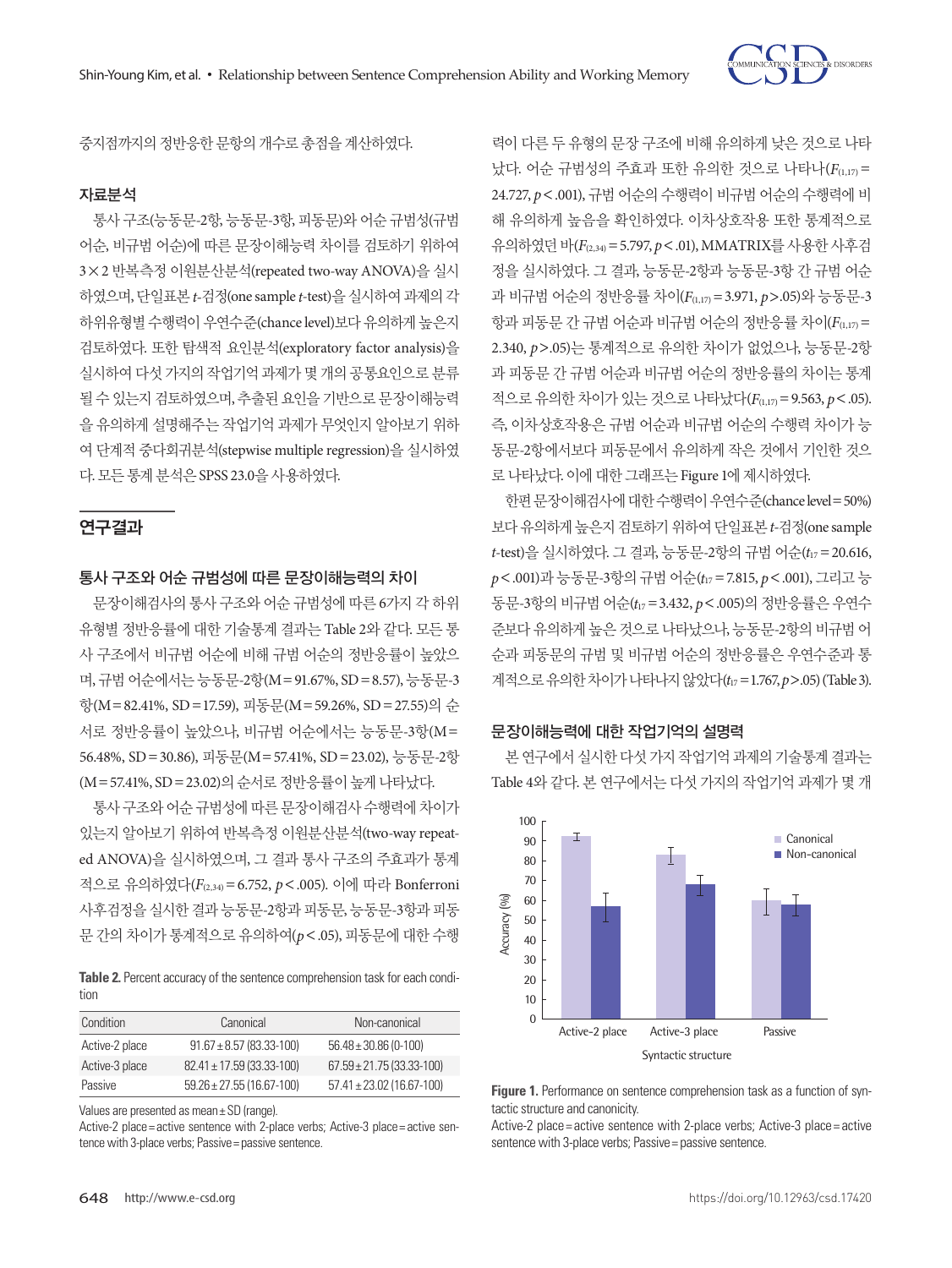**Table 3.** Results from one-sample *t*-test for each condition

| Condition      |               | Accuracy      |        | $p$ -value |
|----------------|---------------|---------------|--------|------------|
| Active-2 place | Canonical     | 91.67 (8.57)  | 20.616 | $.000*$    |
|                | Non-canonical | 56.48 (30.86) | .891   | .385       |
| Active-3 place | Canonical     | 82.41 (17.59) | 7.815  | $.000*$    |
|                | Non-canonical | 67.59 (21.75) | 3.432  | $.003***$  |
| Passive        | Canonical     | 59.26 (27.55) | 1426   | .172       |
|                | Non-canonical | 57.41 (23.02) | 1.365  | .190       |

Values are presented as mean (SD).

Active-2 place= active sentence with 2-place verbs: Active-3 place= active sentence with 3-place verbs; Passive = passive sentence.

\**p* < .001, \*\**p* < .005.

**Table 4.** Descriptive statistics of working memory tasks

| Task                | Value         |
|---------------------|---------------|
| Nonword repetition  | 14.67 (2.169) |
| Digit span          | 4.33(1.328)   |
| CI <sub>PT</sub>    | 53.83 (6.688) |
| <b>Matrix</b>       | 7.61 (2.953)  |
| Sentence repetition | 31.78 (3.719) |

Values are presented as mean (SD).

CLPT= Competing Language Processing Task.

의 공통된 인지적 요인으로 분류될 수 있는지를 검토하기 위하여 탐색적 요인분석(exploratory factor analysis)을 실시하였다. 요인추 출 방법으로는 주성분 분석(principle component analysis)을 사용 하였으며, 요인회전은 프로맥스(promax) 회전을 실시하였다. 그 결 과 고유값(eigenvalue)이 1보다 큰 요인이 3개 추출되었으며, 요인 1 은 총분산의 36.465% (고유값=1.823), 요인 2는 27.663% (고유값= 1.383), 요인 3은 22.437% (고유값=1.122)를 설명하는 것으로 나타 나, 세 가지 요인이 전체 총분산의 86.565%의 설명력을 갖는 것으 로 나타났다(Table 5). 요인 적재량(factor loading) .5 이상을 기준 으로 적용하여 각 요인을 구성한 과제들을 검토한 결과, 요인 1은 비단어 따라말하기, 숫자 거꾸로 따라말하기, 경쟁 언어 처리 과제 의 3개 과제가 하나의 요인으로 추출되었다. 비단어 따라말하기, 숫 자 거꾸로 따라말하기, 경쟁 언어 처리 과제는 모두 청각적으로 입 력된 언어적 정보를 일시적으로 저장하고 처리하는 구어 작업기억 (verbal working memory)과 관련 있는 과제로서(Conway et al., 2005; Dollaghan & Campbell, 1998; Mainela-Arnold & Evans, 2005; Montgomery & Evans, 2009), 본 연구에서는 이 세 가지 과제를 구 어 작업기억 과제로 명명하고 세 개 과제의 총점을 구어 작업기억 과제 점수로 자료 분석에 사용하였다. 요인 2는 매트릭스 과제, 요인 3은 문장 따라말하기 과제로 각각 한 개씩의 요인으로 추출된 바, 본 연구에서는 과제 이름을 요인 이름으로 그대로 사용하기로 하였다.

#### **Table 5.** Factor loadings and communalities

| Working memory task | Factor 1 | Factor 2 | Factor 3 | Communality              |
|---------------------|----------|----------|----------|--------------------------|
| Nonword repetition  | .927     | $-.045$  | .361     | .853                     |
| Digit span          | .786     | .376     | $-213$   | .867                     |
| CI <sub>PT</sub>    | .550     | $-632$   | $-226$   | .811                     |
| <b>Matrix</b>       | .190     | .906     | $-.051$  | .859                     |
| Sentence repetition | .156     | .005     | .990     | .938                     |
| Eigenvalue          | 1.823    | 1.383    | 1.122    | ٠                        |
| % of variance       | 36.465   | 27.663   | 22.437   | ۰                        |
| Cumulative %        | 36.465   | 64.129   | 86.565   | $\overline{\phantom{a}}$ |

Oblique promax rotation method was used.

CLPT= Competing Language Processing Task.

Factor loadings over .5 are indicated in bold.

**Table 6.** Results of stepwise regression analysis

| Condition | Predictor | Unstan-<br>dardized<br>ß | <b>SE</b> | ized $\beta$ | Standard- $R^2$ (adjust-<br>ed $R^2$ ) | $p$ -value |
|-----------|-----------|--------------------------|-----------|--------------|----------------------------------------|------------|
| Total     | Verbal WM | .076                     | .034      | .488         | .238(.190)                             | .040       |
| Passive   | Verbal WM | 041                      | .018      | .496         | .246(.199)                             | .036       |

Total= total scores of SCT; Passive= passive sentence.

본 연구에서는 문장이해능력을 설명해주는 작업기억 과제를 알 아보기 위하여 문장이해검사의 총점, 그리고 통사 구조 및 어순 규 범성의 범주별로 총점을 구하여 각각을 종속변수로 한 단계적 회 귀분석(stepwise multiple regression)을 실시하였다. 그 결과, 문장 이해검사의 총점을 유의하게 설명해주는 작업기억 과제는 구어 작 업기억 과제(*F*(1,16)=4.998, *p*<.05)인 것으로 나타났으며, 통사 구조 중 피동문 문항의 총점을 유의하게 설명해주는 작업기억 과제도 구어 작업기억 과제(*F*(1,16)=5.212, *p*<.05)인 것으로 나타났다(Table 6). 통사 구조 중 능동문-3항, 능동문-3항, 그리고 어순 규범성의 두 하위 영역인 규범 어순, 비규범 어순의 총점을 유의하게 설명해 주는작업기억과제는없었다.

## 논의 및 결론

본연구는통사구조및어순규범성이 5-6세아동의문장이해능 력에 미치는 영향을 알아보고, 문장이해능력을 작업기억이 설명할 수 있는지 검토하고자 하였다. 그 결과, 피동문의 정반응률이 능동 문-2항 및 능동문-3항에 비해 유의하게 낮아, 피동문에 대한 이해 력이 능동문에 비해 낮은 것으로 나타났다. 4-9세의 일반 아동을 대상으로 한 국내의 선행연구(Ha, 1999)에 의하면 모든 연령 집단 에서 피동문의 이해는 표현에 비해 수행력이 낮은 것으로 나타났 다. 과제의 정반응률을 살펴보면 9세가 되면 피동문의 이해는 90%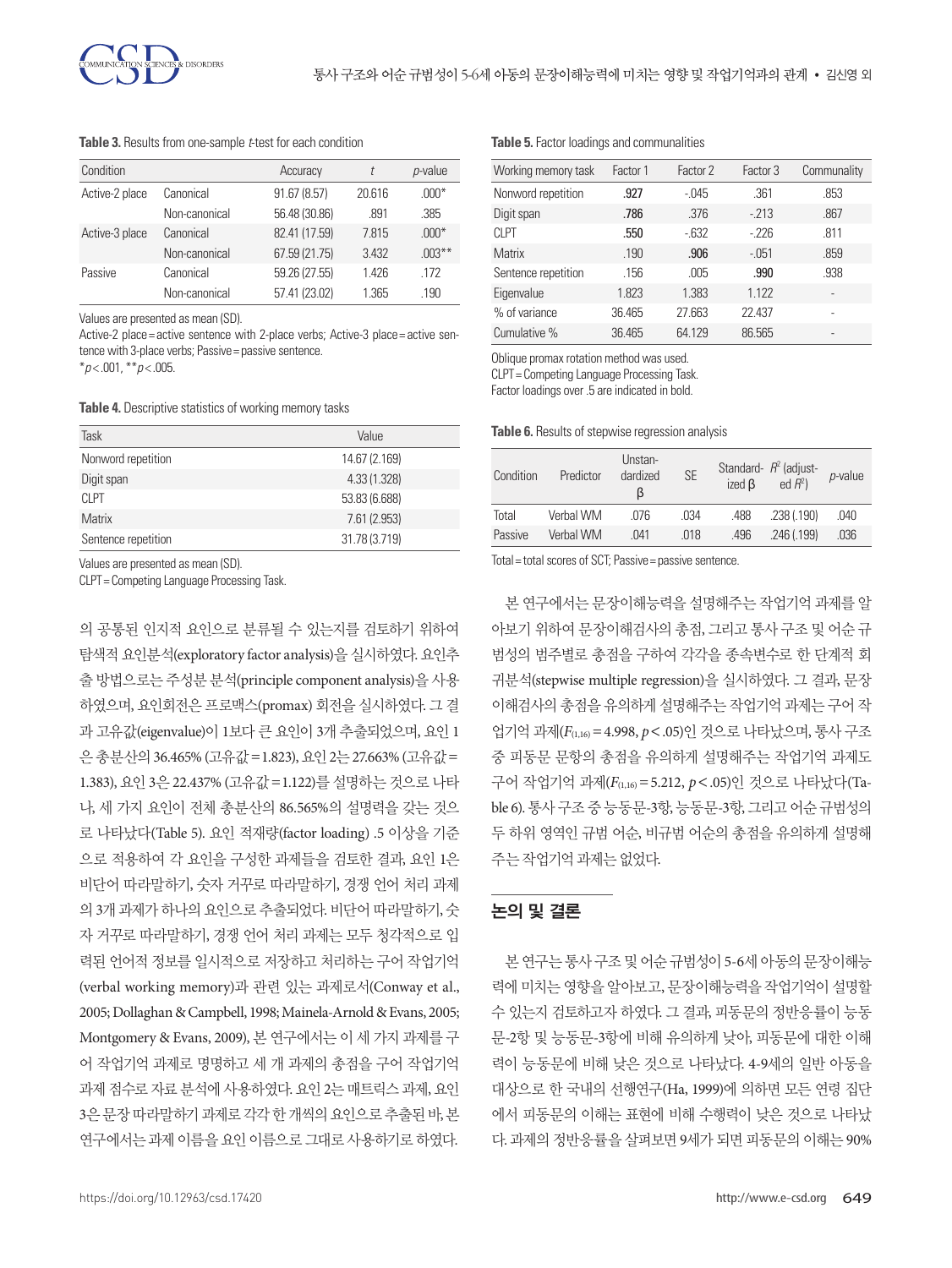

에 가까운 수준에 이르지만, 피동문의 표현은 80%를 근소하게 넘 는 정도인 것으로 나타났다. 5-6세의 경우에는 피동문의 이해는 약 75% 수준, 표현은 약 60% 전후인 것으로 나타나, 능동문에 비해 피 동문이 늦은 시기까지 발달함을 밝혔다. 또한 피동문 표현에 있어 서도 문법형태소('이', '히', '리', '기')를 사용한 피동문이 4세 이전에 는 몇 개의 제한된 어휘에서 한정적으로 사용되다가 주체와 객체에 대한 완전한 이해가 확립된 이후 피동문의 사용이 안정화됨을 검 토한 선행연구가 있다(Pae, 1995). 선행연구들을 고려해 볼 때 본 연 구의 대상인 5-6세 아동은 아직 피동문의 발달이 성숙하지 않은 시기로서, 이는 단일표본 *t*-검정 결과 피동문의 정반응률이 우연수 준과 통계적으로 유의한 차이가 없었다는 점에서도 확인해볼 수 있다. 다시말해, 본연구의결과는다수의선행연구(Ha, 1999; Maratsos, Becker, & Chalkley, 1985; Pae, 1995; Slobin, 1966)들과 마찬 가지로 피동문의 수행력이 능동문에 비해 낮음을 확인하였으며, 이는 본 연구의 대상 아동들의 연령이 피동문의 이해 및 표현의 발 달단계에있기때문인것으로보인다.

기술통계 결과 모든 통사 구조 조건에서 규범 어순의 수행력이 비규범 어순의 수행력에 비해서 높게 나타났는데, 이는 주격조사가 문장의 첫 번째 항에 위치했을 때의 문장 이해력이 주격조사가 문 장의 두 번째 항에 위치했을 때에 비해 높았음을 의미한다. 즉, 본 연구의 결과 5-6세 아동들은 통사 구조와 무관하게 주격조사가 문 두에 위치한 문장을 더 잘 이해하는 것으로 나타나, 어순 규범성이 문장 이해에 영향을 미침을 확인하였다. 이러한 연구 결과는 한국 어가 '제한적으로' 자유로운 어순을 갖는 언어라는 의견(Shin, 2007; Sung, 1992)을 지지하며, 대상 아동들이 문장을 이해하는 데 있어 문장에서 먼저 출현하는 명사구를 동사의 행위자(agent)로 간주하 는 어순전략(agent-first strategy) (Cho, 1982; Evans, 2002)을 사용 하고 있음을 의미한다. 또한 통사 구조와 어순 규범성의 이차상호 작용이 유의한 것으로 나타나, 어순 규범성이 문장 이해력에 미치 는 영향이 통사 구조에 따라 다르게 나타남을 확인하였다. 피동문 의 경우 능동문-2항에 비해 규범 어순과 비규범 어순의 수행력 차 이가 크지 않았는데, 이는 앞에서 지적한 바와 같이 피동문이 계속 발달하고 있는 연구 대상 아동들의 연령 효과로 설명할 수 있다. 즉, 피동문에서는 규범 어순이 문장 이해력에 미치는 촉진적 효과가 다른 두 통사 구조와 달리 충분히 나타나지 않았으며, 이러한 결과 는 연구 대상 아동들이 피동문 발달이 성숙하지 않은 시기이기 때 문인 것으로 판단된다. 또한 규범 어순에서도 수행력이 우연 수준 으로 나타난 피동문을 제외하고, 능동문-2항과 능동문-3항 모두 비규범 어순의 표준편차가 규범 어순에 비해 컸는데, 연구 대상 아 동의 연령이 피동문 발달과 마찬가지로 비규범 어순의 문장을 이

해하는능력도계속발달하는시기임을확인할수있다.

통사 구조와 어순 규범성이 문장 이해에 미치는 효과를 검토하 기 위하여 이원분산분석을 실시한 결과, 통사 구조가 일치하면서 문장의 길이만 다른 능동문-2항과 능동문-3항 간에는 유의한 차 이가 없었으나, 능동문-2항과 피동문, 능동문-3항과 피동문 간 차 이가 유의하였다. 즉, 문장의 길이에서 나타나지 않은 효과가 통사 구조에서 나타났는데, 이는 언어발달기의 아동들의 문장 이해력에 문장의 길이보다는 통사 구조가 더욱 영향을 미치고 있음을 시사 한다. 한편, 능동문-2항의 비규범 어순 수행력(M=56.48%, SD= 30.86)이 능동문-3항(M=67.59, SD=21.75) 및 피동문(M=57.41%, SD=23.02)의 비규범 어순 수행력보다도 낮았던 점이 흥미롭다. 비 규범 어순에서 수행력이 가장 높았던 능동문-3항은 문장의 길이가 4어절로 가장 길었는데, 문장의 길이가 길어지는 대신 조사 단서가 추가됨으로써 오히려 문장 이해에 유리한 단서를 제공했을 가능성 을 생각해볼 수 있다. 능동문만 비교해 보더라도 3어절 문장인 능 동문-2항은 4어절 문장으로 구성된 능동문-3항에 비해 길이가 짧 음에도 불구하고 비규범 어순에서의 수행력이 능동문-3항에 비해 낮았다. 본 연구에서 사용된 능동문-2항의 문항들은 주격조사 '가' 와 목적격조사 '를'로만 구성되었으며, 능동문-3항의 문항들은 주 격조사 '가'와 목적격조사 '를', 그리고 부사격조사 '에' 및 '한테'로 구성되어 있다. 즉, 문장에 등장하는 두 행위자에 적용되는 조사가 능동문-2항은 '가'와 '를'이며, 능동문-3항은 '가'와 '를', 또는 '가'와 '한테'로서, 주체인 행위자와 객체인 행위자를 구별하는 단서가 능 동문-3항이 더 두드러진다. 문장을 이해할 때 어순 전략을 따른다 면 규범 어순보다 불리할 수밖에 없는 비규범 어순에서는, 이러한 청각적 단서가 더욱 유효하게 작용하여 능동문-3항의 비규범 어순 수행력이 능동문-2항에 비해 높았던 것으로 판단된다. 또한 문장 의 길이가 짧은 능동문-2항 비규범 어순에서 조사 '가'와 '를'이 문 장 이해에 단서를 제공하지 못하는 점은, 능동문-2항의 비규범 어 순 수행력이 우연수준과 통계적으로 유의한 차이가 없는 것에서도 확인할 수 있다. 한편 비규범 어순에서와 달리 규범 어순에서는 문 장 길이 효과가 더욱 유의하여 4어절의 능동문-3항에 비해 3어절의 능동문-2항 수행력이 높게 나타난 것으로 보인다. 정리하자면, 본 연구의 대상 아동들은 행위자를 색깔로 상징화하여 명사의 생물 성이 문장 이해에 미치는 영향을 중립화한 경우 어순전략을 기본 전략으로 사용하는 것으로 나타났으며, 문장성분들을 한국어의 기본적 어순에 맞게 순차적으로 처리하는 규범 어순에서는 문장 의 길이가 짧을수록 수행력이 높았다. 반면 비규범 어순에서는 문 장의 길이가 길수록 수행력이 높았는데, 이는 어순에 의거한 순차 적인 정보처리 경로가 방해받은 상태에서 청각적으로 두드러지는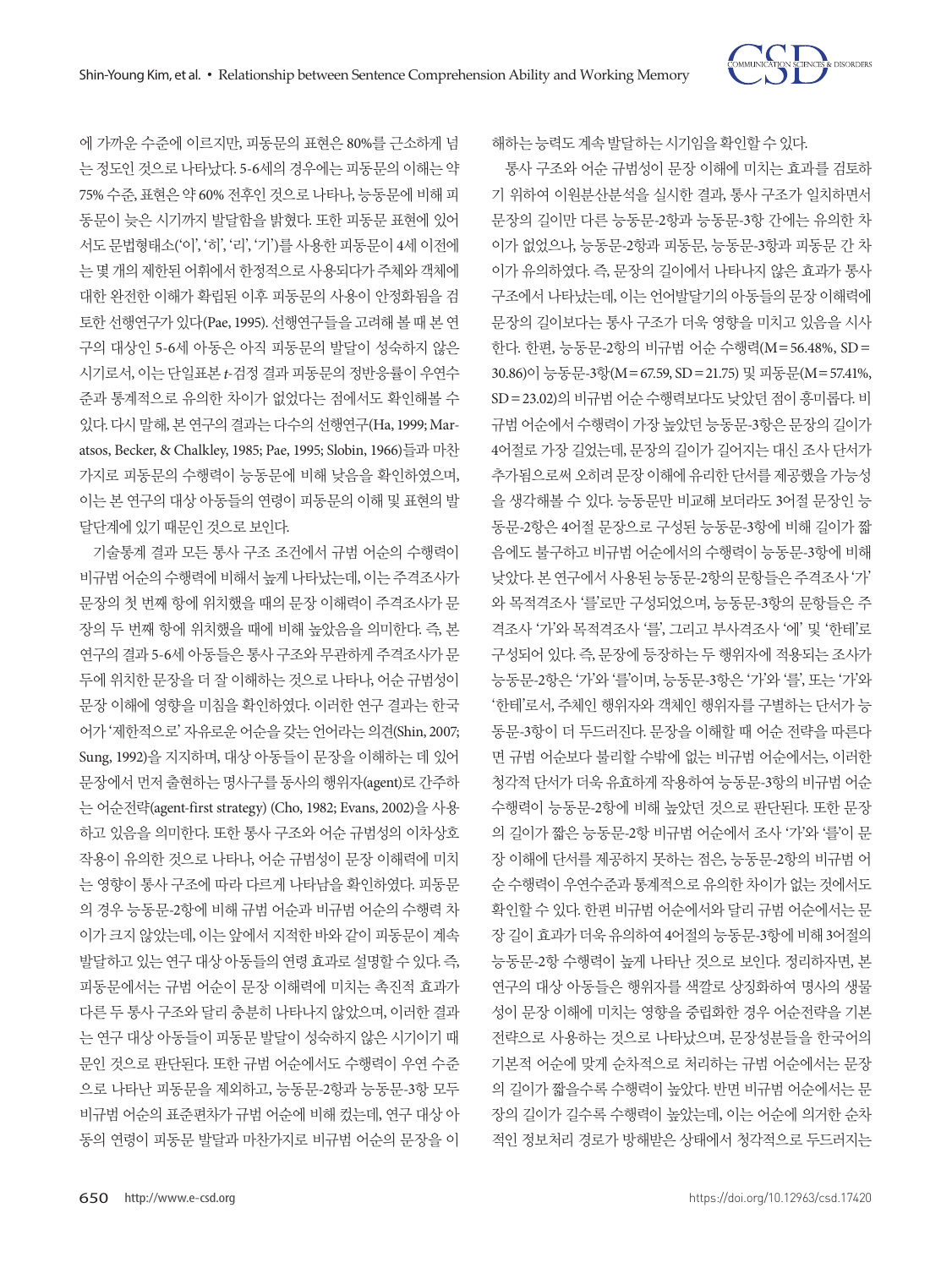CIENCES & DISORDERS

조사가단서를제공했을것으로해석할수있다.

문장이해능력을 예측해주는 인지적 요인을 알아보기 위하여 문 장이해 검사의 총점, 그리고 세 가지 통사 구조(능동문-2항, 능동 문-3항, 피동문) 및 어순 규범성(규범 어순, 비규범 어순) 각 범주를 종속변수로 하고 작업기억 과제들을 독립변수로 하여 단계적 회귀 분석을 실시하였다. 그 결과, 문장이해검사의 전체 항목 수행력과 피동문 수행력을 제외한 나머지 하위 검사들에 대해서는 유의한 작업기억 과제가 추출되지 않았으며, 이 두 종속변수를 공통적으 로 예측해주는 작업기억 과제는 '구어 작업기억' 과제인 것으로 나 타났다. 문장이해검사 전체 항목 및 수행력이 가장 낮았던 하위 검 사인 피동문에 대한 수행력만을 구어 작업기억 과제가 예측해주었 다는 점은 3어절 또는 4어절로 구성된 문장을 저장하면서 동시에 어순과 조사 등의 문법적 요소를 처리해야 하는 과정에 구어 작업 기억이 중요한 인지적 요인으로 작용함을 시사한다. 본 연구에서 사용한 다섯 가지 작업기억 과제들에 대한 요인분석 결과 구어 작 업기억 과제는 비단어 따라말하기, 숫자 거꾸로 따라말하기, 경쟁 언어 처리 과제 세 가지로 구성되었는데, 이 과제들은 모두 청각적 으로 입력된 언어적 정보를 일시적으로 저장하고 처리하는 과제들 이다. 다른 두 요인으로 분류된 과제 중 매트릭스 과제는 비구어적 정보를 처리하는 과제라는 점에서 차이가 있으며, 문장 따라말하 기과제는한국어의기본적인어순에맞고실제단어로이루어져있 는 문장을 회상 산출하는 과제라는 점에서 구어 작업기억 과제와 처리 부담에 차이가 있다. 문장 따라말하기 과제는 과제 수행 시 의 미적 단서를 제공할 수 있는 반면, 구어 작업기억 과제는 생소한 음 소를 저장하고 처리하거나, 입력된 숫자 정보를 거꾸로 회상하여 산출하고, 정보 저장과 처리를 동시에 수행해야 하는 과제들로 구 성되어 있어 과제 수행에 필요한 부하가 문장 따라말하기보다 높을 것임을 유추할 수 있다. 즉, 청각적으로 입력된 구어 정보를 저장하 면서 동시에 처리하는 작업기억 과제들만이 문장이해검사에서 통 사적 복잡성이 높은 과제의 수행력을 유의하게 예측해주는 것으로 나타났는데, 이러한 결과는 정보의 저장과 처리를 동시에 고려한 Just와 Carpenter (1992)의 작업기억용량 이론을 지지한다. 문장이 해검사 전체 및 특히 하위 검사들 중 인지적 부담이 높아지는 피동 문 검사에서 구어 작업기억이 유의하게 작동하였던 것으로 보이며, 이러한 해석은 피동문의 수행력이 다른 두 통사 구조의 수행력에 비해 낮았던 점이 지지해준다고 할 것이다. 다시 말해, 피동문의 수 행력이 두 가지 유형의 능동문에 비해 유의하게 낮았던 것에서 대 상 아동의 문장이해검사에서의 처리 부담의 차이를 확인할 수 있 으며, 능동문에서는 아동의 작업기억을 유의하게 작동시킬만한 처 리 부담이 피동문에 비해 상대적으로 낮았던 것으로 보인다.

본 연구는 조사 단서와 어순 단서만을 사용할 수 있도록 문장이 해검사를 구성하고, 통사 구조와 어순 규범성이 5-6세 일반 아동의 문장이해능력에 상호적으로 영향을 미치며 3-4어절로 구성된 문 장을 처리하는 데 있어서 작업기억이 통사 구조에 따라 다르게 작 용함을 확인하였다. 다만 연구 대상자의 수가 18명으로 다소 적었 고 성비가 불균형하였으며, 문장이해검사의 조건별 문항 수 또한 6 개씩으로 많지 않았다는 점을 제한점으로 들 수 있을 것이다. 나아 가 피동문 이해 및 표현이 아직 발달 단계인 연구 대상 아동의 연령 을 고려할 때, 보다 높은 연령층을 대상으로 한 연구를 통해 본 연 구의 결과를 보완할 필요가 있을 것으로 보이며, 또한 차후 의사소 통 장애군과의 비교 연구를 통해 문장이해전략 등을 비교 검토함 으로써 언어발달에 있어서의 차이를 검토하고 임상적 의의를 찾을 수있을것으로기대한다.

## **REFERENCES**

- Ahn, J. S., & Kim, Y. T. (2000). The effect of syntactic complexity on sentence repetition performance and intelligibility between specific language impairment and normal children. *Korean Journal of Speech Sciences, 7,* 249- 262.
- Alloway, T. P., Gathercole, S. E., Willis, C., & Adams, A. (2004). A structural analysis of working memory and related cognitive skills in young children. *Journal of Experimental Child Psychology, 87,* 85-106.
- Barrouillet, P., & Camos, V. (2001). Developmental increase in working memory span: resource sharing or temporal decay? *Journal of Memory and Language, 45,* 1-20.
- Caplan, D., & Waters, G. S. (1999). Verbal working memory and sentence comprehension. *Behavioral and Brain Sciences, 22,* 77-126.
- Cho, M. (1982). *A study on language acquisition of Korean children: strategy model.* Seoul: Seoul National University Press.
- Conti-Ramsden, G., Botting, N., & Faragher, B. (2001). Psycholinguistic markers for specific language impairment (SLI). *Journal of Child Psychology and Psychiatry, 42,* 741-748.
- Conway, A. R. A., Bunting, M. F., Engle, R. W., Kane, M. J., Hambrick, D. Z., & Wilhelm, O. (2005). Working memory span tasks: a methodological review and user's guide. *Psychonomic Bulletin & Review, 12,* 769-786.
- DeDe, G., Caplan, D., Kemtes, K., & Waters, G. (2004). The relationship between age, verbal working memory, and language comprehension. *Psychology and Aging, 19,* 601-616.

Dollaghan, C., & Campbell, T. (1998). Nonword repetition and child language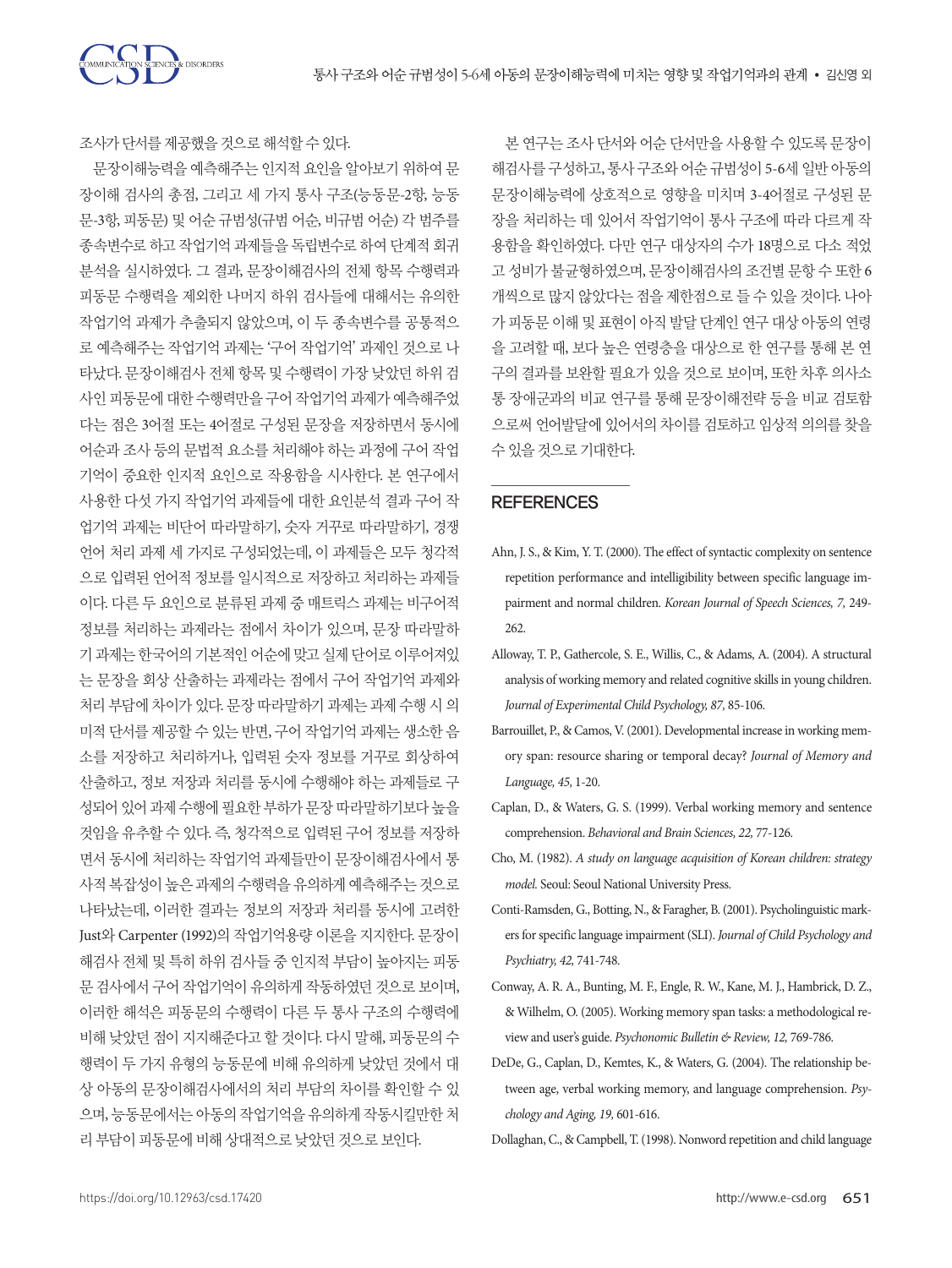

impairment. *Journal of Speech, Language & Hearing Research, 41,* 1136- 1146.

- Evans, J. L. (2002). Variability in comprehension strategy use in children with SLI: a dynamical systems account. *International Journal of language & Communication Disorders, 37,* 95-116.
- Gathercole, S. E. (1995). Is nonword repetition a test of phonological memory or long-term knowledge? It all depends on the nonwords. *Memory & Cognition, 23,* 83-94.
- Gathercole, S. E., Pickering, S. J., Ambridge, B., & Wearing, H. (2004). The structure of working memory from 4 to 15 years of age. *Developmental Psychology, 40,* 177-190.
- Ha, E. J. (1999). *The development of comprehension and production of causative and passive sentence of 4-9 year old normal children* (Master's thesis). Ewha Womans University, Seoul, Korea.
- Hwang, M. (2003). Sentence comprehension of Korean children with specific language impairments. *Korean Journal of Communication & Disorders, 8,*  1-21.
- Hwang, M. (2012). Sentence repetition as a clinical marker of specific language impairment in Korean-speaking preschool children. *Korean Journal of Communication & Disorders, 17,* 1-14.
- Hwang, M. (2015). Nonword repetition of typically developing children. *Communication Sciences & Disorders, 20,* 374-385.
- Hwang, M., & Ahn, H. (2002). The development of sentence interpretation in Korea: the influence of three cues. *The Korean Journal of the Human Development, 9,* 39-54.
- Just, M. A., & Carpenter, P. A. (1992). A capacity theory of comprehension: Individual differences in working memory. *Psychological Review, 99,* 122- 149.
- Kim, D. (2002). Basic word order of Korean sentences: establishment of classification criteria. *Hanshin Journal of Humanities, 3,* 5-27.
- Kim, W. K. (2007). Korean passive is a semantic category. *Korean Linguistics, 35,* 219-241.
- Kim, Y. (2014). Semantics and classification of the Korean generic passive sentence. *Journal of the Linguistic Society of Korea, 68,* 197-217.
- Kim, Y. T. (2011). *Assessment and treatment of language disorders in children.* Seoul: Hakjisa.
- Kim, Y. T., Sung, T. J., & Lee, Y. K. (2011). *Preschool Receptive Expressive Language Scale* (*PRES*)*.* Seoul: Seoul Community Rehabilitation Center.
- Kim, Y., Lee, C., Kang, B., & Nam, S. (2000). The semantics structure and argument realization of Korean passive verbs. *Korean Journal of Cognitive*

*Science, 11,* 25-32.

- King, J., & Just, M. A. (1991). Individual differences in syntactic processing: The role of working memory. *Journal of Memory and Language, 30,* 580- 602.
- Kwak, K. C., Oh, S. W., & Kim C. T. (2011). *Korean-Wechsler Intelligence Scale for Children-IV (K-WISC-IV)*. Seoul: Hakjisa.
- Kwon, D., & Jeong, B. (2000). The development of particles in the normal children aged from 2 to 5 years. *Journal of Speech & Hearing Disorders, 9(1),* 139-163.
- Lee, J. T. (2004). The definition of passive and passive predicate. *Korean Linguistics, 22,* 335-354.
- Loeb, D. F., Pye, C., Richardson, L. Z., & Redmond, S. (1998). Causative alternations of children with specific language impairment. *Journal of Speech, Language, & Hearing Research, 41,* 1103-1114.
- Magimairaj, B. M., & Montgomery, J. W. (2012) Children's verbal working memory: role of processing complexity in predicting spoken sentence comprehension. *Journal of Speech, Language, and Hearing Research, 55,*  669-682.
- Mainela-Arnold, E., & Evans, J. L. (2005). Beyond capacity limitations: determinants of word recall performance on verbal working memory span tasks in children with SLI. *Journal of Speech, Language & Hearing Research, 48,*  897-909.
- Maratsos, M., Becker, J. A., & Chalkley, M. A. (1985). Semantic restrictions on children's passives. *Cognition, 19,* 167-191.
- Marton, K., & Schwartz, R. G. (2003). Working memory capacity and language processes in children with specific language impairment. *Journal of Speech, Language, and Hearing Research, 46,* 1138-1153.
- Montgomery, J. W. (1995). Sentence comprehension in children with specific language impairment: the role of phonological working memory. *Journal of Speech and Hearing Research, 38,* 187-199.
- Montgomery, J. W. (2000). Verbal working memory and sentence comprehension in children with specific language impairment. *Journal of Speech, Language & Hearing Research, 43,* 293-308.
- Montgomery, J. W., & Evans, J. L. (2009). Complex sentence comprehension and working memory in children with specific language impairment. *Journal of Speech, Language & Hearing Research, 52,* 269-288.
- Montgomery, J. W., Magimairaj, B. M., & O'Malley, M. H. (2008). Role of working memory in typically developing children's complex sentence comprehension. *Journal of Psycholinguistic Research, 37,* 331-354.

Moon, S. B., & Byun, C. J. (2003). *Korean Kaufman assessment battery for*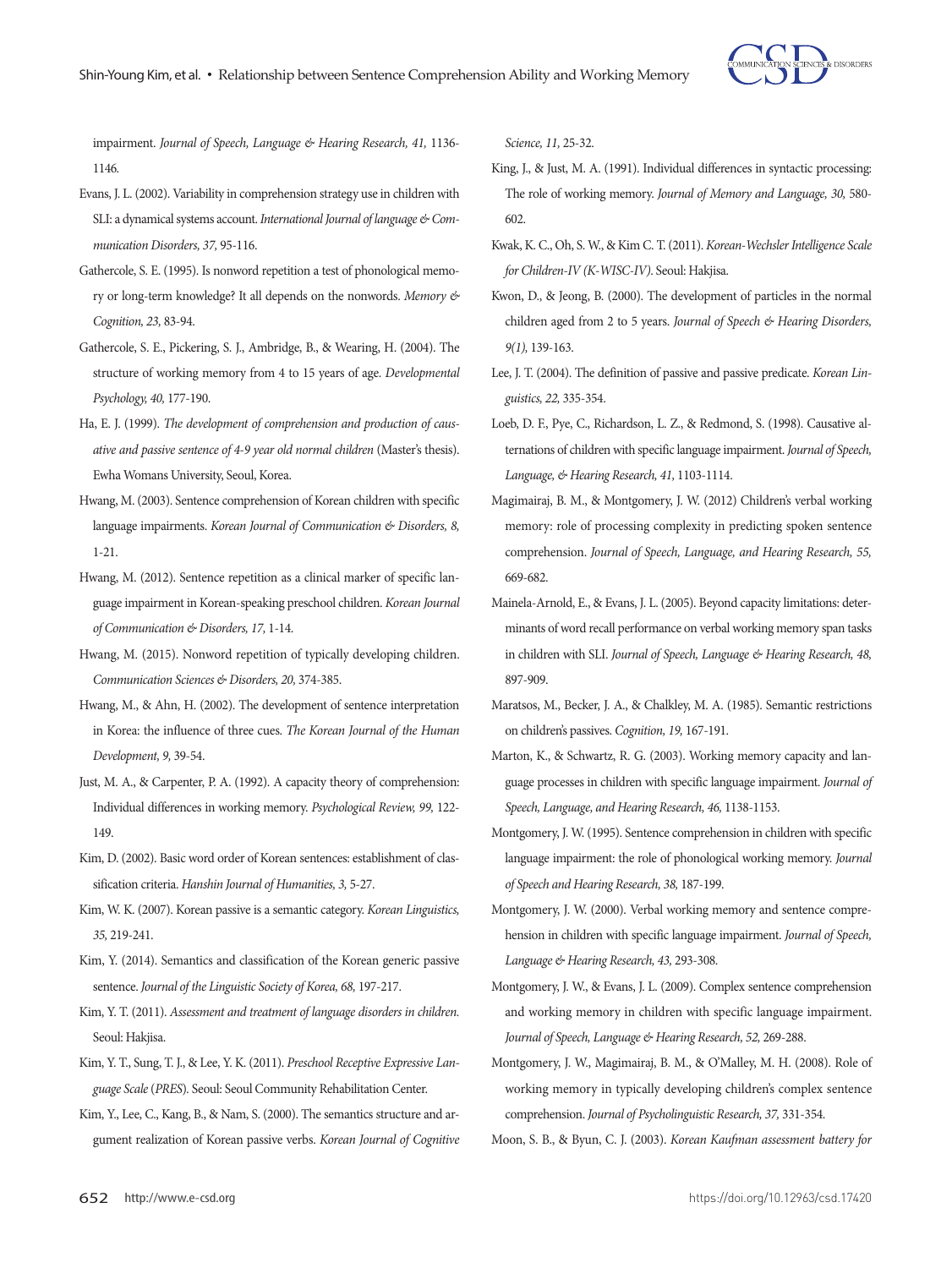

*children* (*K-ABC*)*.* Seoul: Hakjisa.

- Oh, D. Y., & Yim, D. (2013). Non-word repetition and sentence repetition performance in 2-3 years old late talkers and normal children. *Communication Sciences & Disorders, 18,* 277-287.
- Pae, S. (1995). Language development of Korean children: primary data of language development diagnosis. In *Speech-Language Therapist Training.*  Seoul: The Korean Academy of Speech-Language Pathology and Audiology.
- Shin, S. I. (2007). A study on the tendency and the factors of word order variations in Korean. *Journal of Korea Linguistics, 50,* 213-239.
- Slobin, D. I. (1966). Grammatical transformations and sentence comprehension in childhood and adulthood. *Journal of Verbal Learning and Verbal Behavior, 5,* 219-227.
- Strohner, H., & Nelson, K. E. (1974). The young child's development of sentence comprehension: influence of event probability, nonverbal context, syntactic form, and strategies. *Child Development, 45,* 567-576.
- Sung, J. E. (2015). Effects of syntactic structure on sentence comprehension ability as a function of the canonicity of word-orders and its relation to working memory capacity in Korean-speaking elderly adults. *Communication Sciences & Disorders, 20,* 24-33.
- Sung, K. (1992). A study of Korean word order. *Hangul, 218,* 77-114.
- Waters, G. S., & Caplan, D. (2003). The reliability and stability of verbal working memory measures. *Behavior Research Methods, Instruments, & Computers, 35,* 550-564.
- Waters, G. S., & Caplan, D. (2004). Verbal working memory and on-line syntactic processing: evidence from self-paced listening. *Quarterly Journal of Experimental Psychology, 57,* 129-163.
- Weismer, S. E., Evans, J., & Hesketh, L. J. (1999). An examination of verbal working memory capacity in children with specific language impairment. *Journal of Speech, Language, and Hearing Research, 42,* 1249-1260.
- Wu, C., Vissiennon, K., Friederici, A. D., & Brauer, J. (2016). Preschoolers' brains rely on semantic cues prior to the mastery of syntax during sentence comprehension. *NeuroImage, 126,* 256-266.
- Yi, S. H. (2000). The acquisition of Korean grammatical morphemes in early childhood. *Korean Journal of Child Study, 21,* 51-68.
- Yim, D., Kim, S., & Yang, Y. (2015). Factor analysis of working memory tasks based on information processing characteristics: predictive factors of receptive vocabulary and quick incidental learning in children with typically developing and receptive vocabulary delay. *Communication Sciences & Disorders, 20,* 304-318.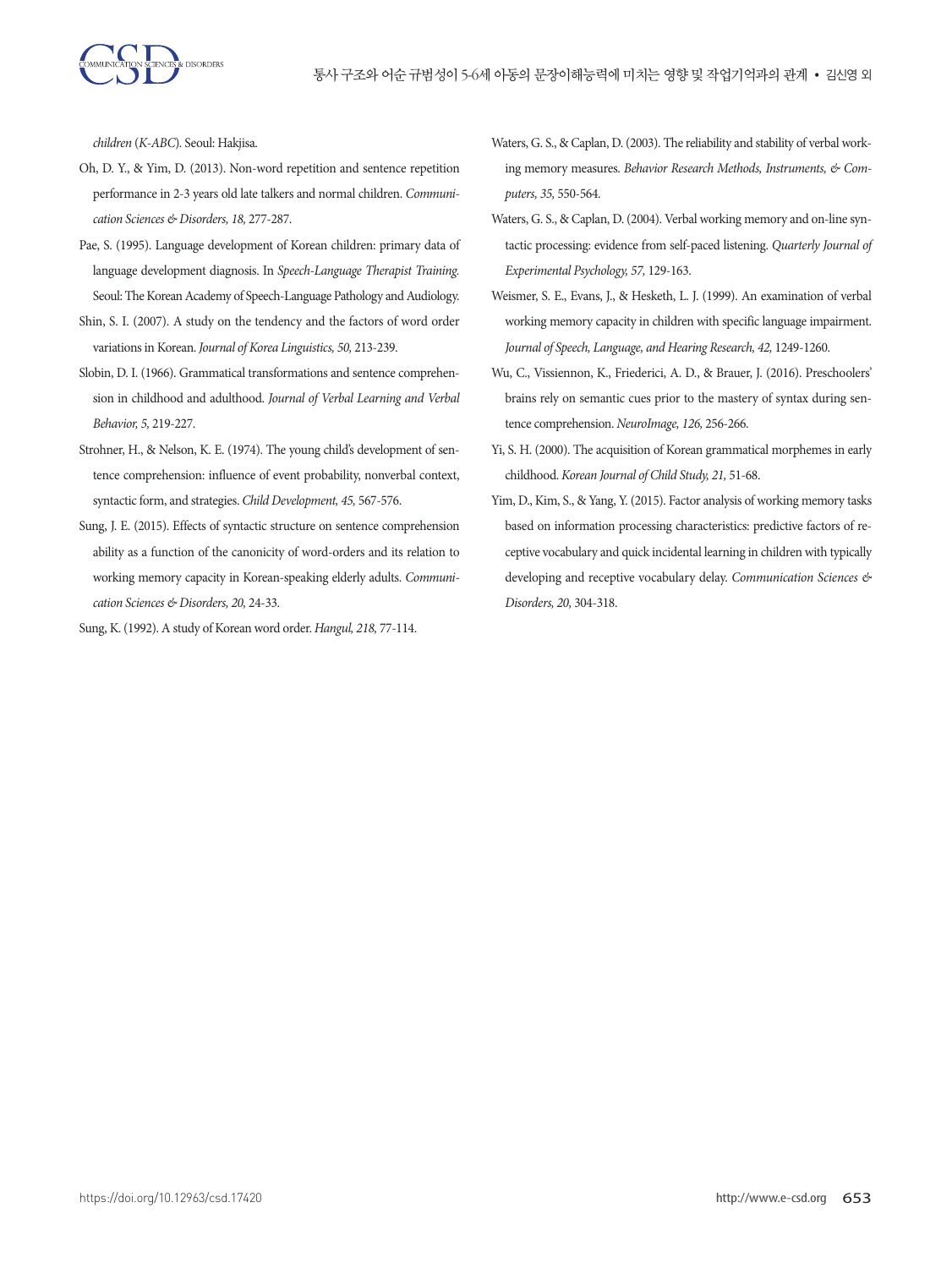

## **Appendix 1.** 문장이해검사의 문장유형별 목표문장의 예시

| 문장 유형  |        | 목표 문장               |  |
|--------|--------|---------------------|--|
| 통사 구조  | 어수 규범성 |                     |  |
| 능동문-2항 | 규범 어수  | 파랑이가 검정이를 잡아요.      |  |
|        | 비규범 어수 | 파랑이를 노랑이가 밀어요.      |  |
| 능동문-3항 | 규범 어수  | 검정이가 노랑이를 나무에 묶어요.  |  |
|        | 비규범 어수 | 파랑이한테 노랑이가 사과를 던져요. |  |
| 피동문    | 규범 어수  | 검정이가 파랑이한테 잡혀요.     |  |
|        | 비규범 어수 | 노랑이한테 파랑이가 밀려요.     |  |

# **Appendix 2.** 문장이해검사의 그림 예시 **Appendix 2.** 문장이해검사의 그림 예시

목표 문장: 검정이가 노랑이한테 쫓겨요. 목표 문장: 검정이가 노랑이한테 쫓겨요.

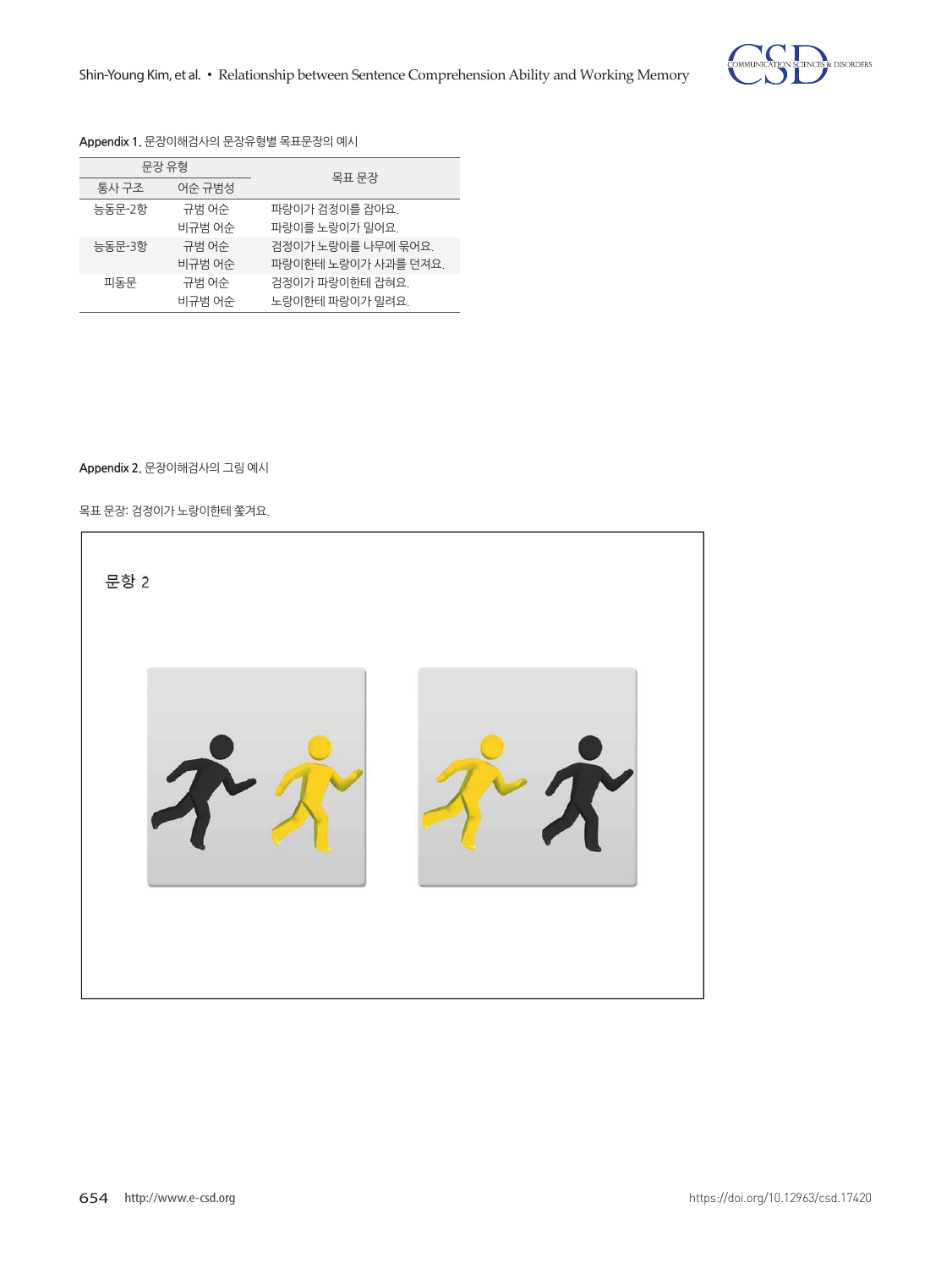# 국문초록

# 통사 구조와 어순 규범성이 5-6세 아동의 문장이해능력에 미치는 영향 및 작업기억과의 관계

김신영·성지은·임동선 이화여자대학교 대학원 언어병리학과

배경 및 목적: 본 연구는 학령전기 아동의 문장이해 과정에서 의미적 단서의 영향을 최소화했을 때 형태론 및 통사론적 단서가 미치는 영향을 살펴보고, 문장이해능력을 예측하는 작업기억 과제의 유형을 검토하고자 하였다. 방법: 만 5-6세 일반 아동 18명을 대상으로, 3 개의 통사 구조(능동문-2항, 능동문-3항, 피동문)와 2개의 어순 규범성(규범 어순, 비규범 어순) 조건으로 구성된 문장이해검사를 실시 하여 각 하위유형에 따른 문장이해능력의 차이를 비교 검토하였다. 또한 5가지 작업기억 과제(비단어 따라말하기, 숫자 거꾸로 따라말 하기, 경쟁 언어 처리 과제, 문장 따라말하기, 매트릭스)를 대상으로 탐색적 요인분석을 실시하여 문장이해능력에 대한 작업기억의 설명 력을 검토하였다. 결과: 문장이해검사 수행력에 대한 반복측정 이원분산분석 결과, 통사구조 및 어순 규범성의 주효과가 모두 유의하 였다. 사후검정 결과 피동문의 정반응률이 능동문에 비해 유의하게 낮았으며, 비규범 어순의 정반응률이 규범 어순의 정반응률보다 유의하게 낮았다. 작업기억 과제에 대한 탐색적 요인분석 결과, 5개의 작업기억 과제가 3개의 요인(구어 작업기억, 매트릭스, 문장 따라 말하기)으로 분류되었으며, 문장이해능력을 유의하게 예측해주는 과제는 '구어 작업기억 과제'인 것으로 나타났다. 논의 및 결론: 통사 구조 및 어순 규범성이 5-6세 일반 아동의 문장이해능력에 영향을 미침을 확인하였으며, 특히 통사적 복잡성이 높은 문장에 대한 수행 력을 작업기억 용량이 유의하게 예측해줌을 확인하였다.

핵심어: 통사 구조, 어순 규범성, 문장이해능력, 작업기억

이논문은대한민국교육부와한국연구재단의지원을받아수행된연구임(NRF-2017R1A2B4006604).

# 참고문헌

곽금주, 오상우, 김청택(2011). 한국판웩슬러아동용지능검사**(K-WISC-**Ⅳ**).**서울: 학지사.

권도하, 정분선(2000). 2-5세아동의조사발달연구. 언어치료연구**, 9,** 139-163.

김동식(2002). 국어문장의기본어순에관하여: 어순판별기준의설정을위하여. 한신인문학연구**, 3,** 5-27.

김영태(2011). 아동언어장애의진단및치료**.** 서울: 학지사.

김영태, 성태제, 이윤경(2011). 취학전아동의수용언어및표현언어발달척도**(PRES).** 서울: 장애인종합복지관.

김원경(2007). 피동은문법범주인가? 한국어학**, 35,** 219-241.

김윤신(2014). 국어총칭피동문의유형과의미. 언어학**, 68,** 197-217.

김윤신, 이정민, 강범모, 남승호(2000). 한국어피동동사의의미구조와논항실현. 인지과학**, 11,** 25-32.

문수백, 변창진(2003). **K-ABC** 교육**·**심리측정도구**(Korean-Kaufman assessment battery for children).** 서울: 학지사.

배소영(1995). 우리나라아동의언어발달: 언어발달진단의일차적자료. 언어치료전문요원교육**(**한국언어병리학회편**).** 서울: 한국언어병리학회. 성기철(1992). 국어어순연구. 한글**, 218,** 77-114.

성지은(2015). 한국어어순규범성과문장유형이노년층문장이해능력에미치는영향및작업기억용량과의관계. 언어청각장애연구**, 20,** 24-33. 신서인(2007). 한국어의어순변이경향과그요인에대한연구. 국어학**, 50,** 213-239.

안지숙, 김영태(2000). 단순언어장애아동과정상아동의구문적난이도에따른문장따라말하기: 수행력및명료도비교. 음성과학**, 7,** 249-262. 오다연, 임동선(2013). 2-3세말늦은아동과정상아동의비단어따라말하기와문장따라말하기수행능력. 언어청각장애연구**, 18,** 277-287.

이순형(2000). 한국아동이초기에획득한문법적형태소의종류및획득시기. 아동학회지**, 21,** 51-68.

이정택(2004). 피동의개념과피동서술어. 한국어학**, 22,** 335-354.